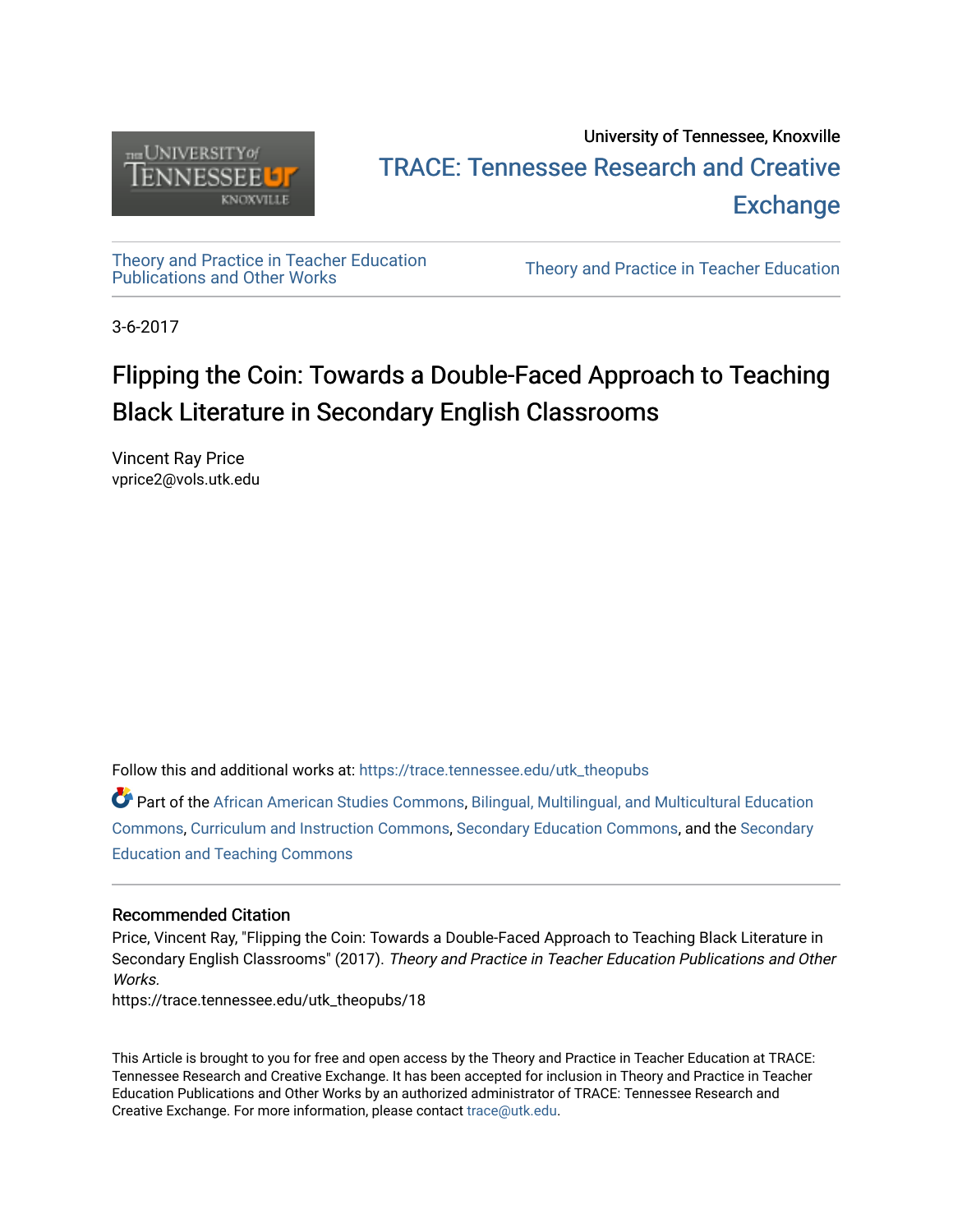## **Flipping the Coin: Towards a Double-Faced Approach to Teaching Black Literature in Secondary English Classrooms**

Vincent Price

Leong

*Department of Theory and Practice in Teacher Education, University of Tennessee, Knoxville, TN, USA*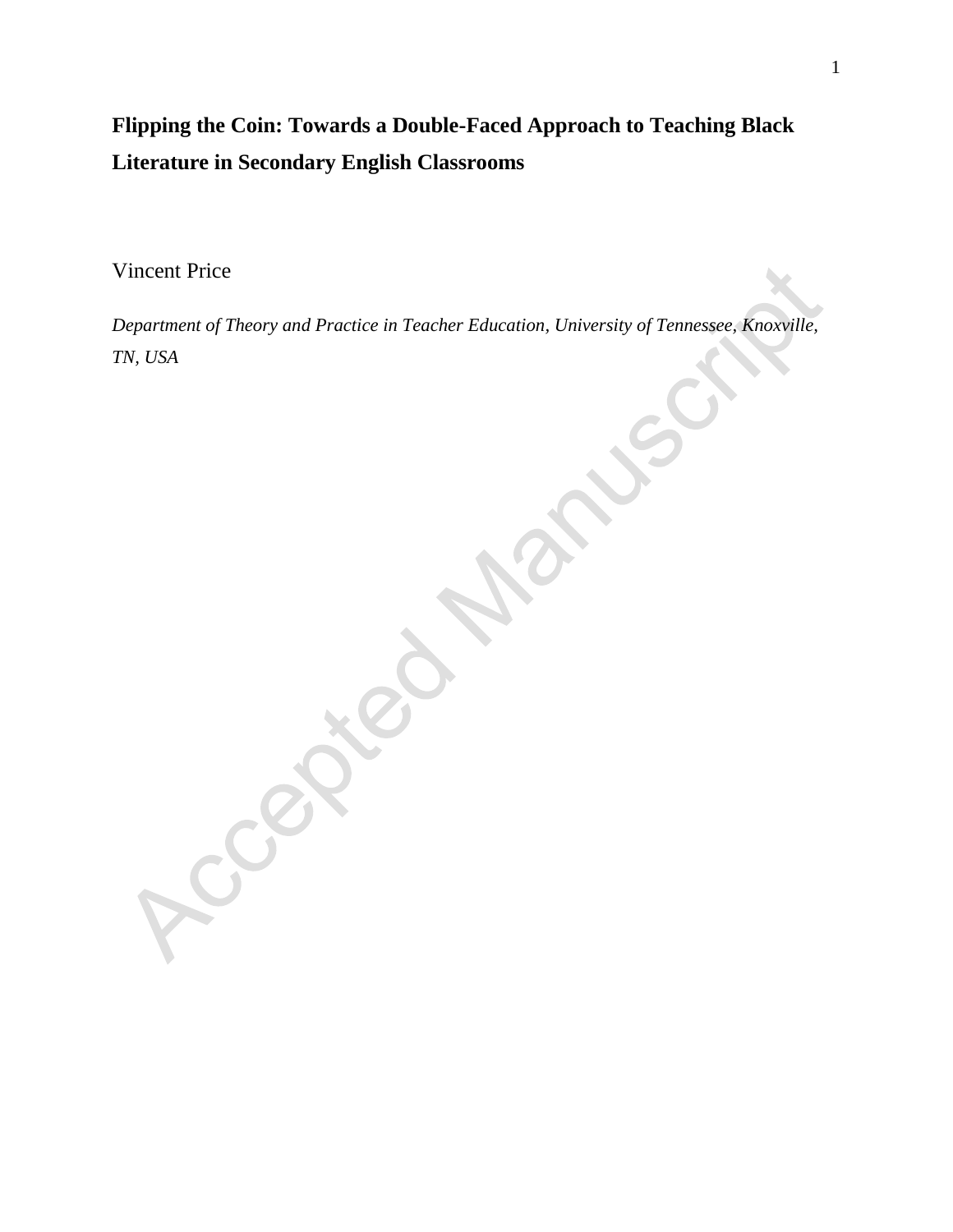### **Flipping the Coin: Towards a Double-Faced Approach to Teaching Black Literature in Secondary English Classrooms**

Critiquing two approaches that English teachers use to teach Black, or African-American, literature in the secondary classroom—one that centralizes races and the other that ignores it—this article proposes a hybrid approach that combines both. This double-faced approach recognizes the culturally specific themes that give the text and the Black author their unique voice while also recognizing commonalities that bridge the text to others—despite the race of the authors. To demonstrate the feasibility of the double-faced approach, the article concludes with an examination of three texts through the lens of this "race both matters and doesn't matter" perspective.

Keywords: black; literature; multicultural; secondary; race; pedagogy

#### **Introduction**

John C. Carr (1972) argued for a perspective towards Black literature that viewed its relevance as a two-sided coin: '"Telling it like it is and might be" and "telling it beautifully"' (123). In this article, I build on his stance with what I label a double-faced pedagogical approach to literature. From my stint as a high school English teacher, I witnessed the power of tradition, the tendency to teach certain texts in their same, almost role-specific ways. As a beginning teacher, I caught myself having 'difficulty escaping the cookie-cutter mold of traditional pedagogical methods' (Stallworth, Gibbons, and Fauber 2006, 486). For me, Shakespeare was a necessity in my curriculum; and, initially, I taught his plays and sonnets the way I learned them. Also a necessity was Black literature; and, initially, these Black texts served one sole purpose: to make the Black voice heard in the US English classroom. Yet, somewhere between here and there I grew dissatisfied with such a limited use. I began to see Black literature as having more to say than that which was merely coated in Blackness. Thus, I slowly began expanding my usage of Black texts, making extra-racial textual connections with characters, plots, and most importantly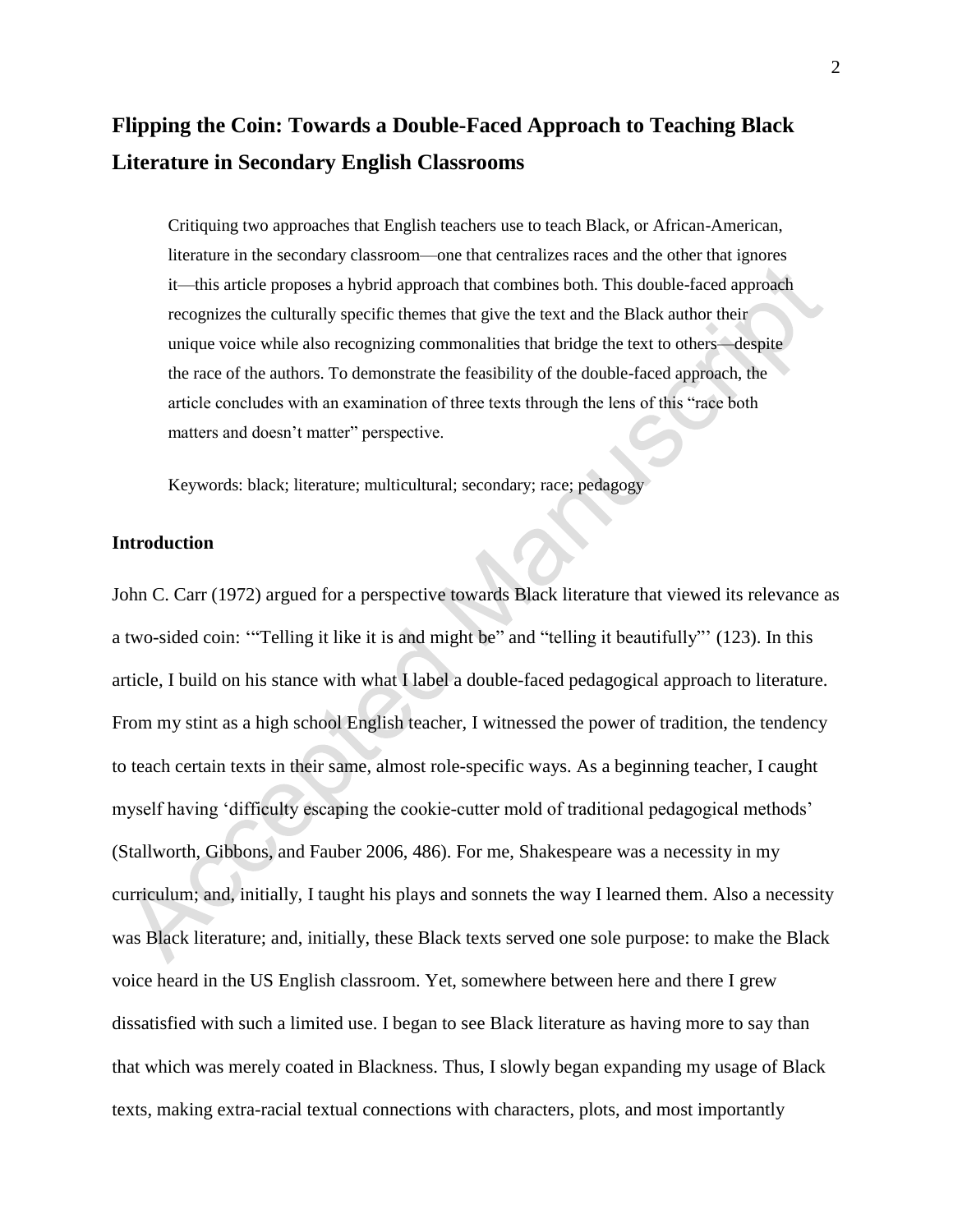themes. I humbly offer such an approach as an intervention to the two incomplete approaches that, based on my experiences and observations, persist in American secondary school English classrooms. Either Black literature is indelibly marked as *Black* and thereby constrained to topics of Blackness (which I label the Voiced Approach) or Black literature completely loses its particularity and becomes, in essence, white-washed (which I label the Silent Approach).

According to the Voiced Approach, Black literature—which I define simply and comprehensively as literature produced by an individual identified as Black or African American—is viewed as an area requiring specialization and maybe even first-hand experience. Some teachers may feel 'underprepared and ill-equipped to discuss the non-Eurocentric cultures' in class (Stallworth, Gibbons, and Fauber 2006, 487). Consequently, Black authors and their works—among others—have a limited presence in classrooms due to this 'perceived lack of knowledge' of Black culture and literature (484). Thus, without the specialized knowledge—so the argument goes—teachers generally cannot and do not teach these texts, which seem so culturally specific. Three results spring from this occurrence—the first two leading to the third: 1) the limited classroom presence of Black literature, 2) the strict adherence of 'Black talk' to Black texts, and 3) the implied message that being Black is an marker that typically blots out all other portions of one's identity, thus making one's race the only determining factor in everything. It is this act of labelling that transforms a student who is Black, a writer who is Black, a President who is Black, into a *Black student*, a *Black writer*, a *Black President*. While such titles certainly acknowledge—and, in effect, honor—the cultural heritage and worth of the Black population, this specialization goes so far as to perpetuate an inherent difference from the more standard and unexamined White population. Such an approach ultimately discredits the commonalities shared between Black literature and others and, by comparison, between Blacks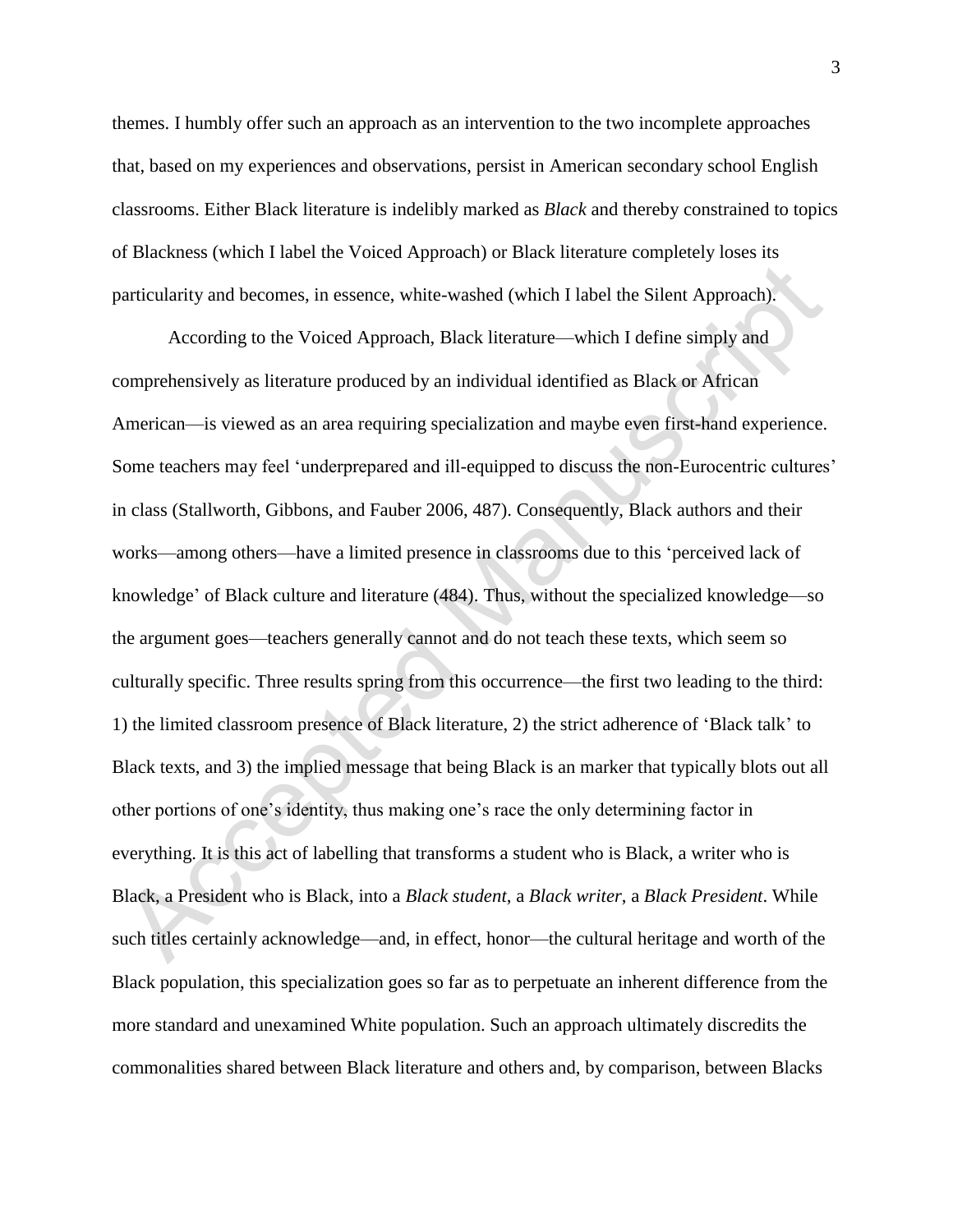and non-Blacks. For this reason, I must clarify that this article particularly addresses the population of English teachers who hold the 'Black talk for Black texts' perspective, which limits the literature's presence and discussion in the classroom. For them, I offer an expansion of their curricular texts, as well as a broadening of their perception.

Contrasting with the Voiced Approach, the Silent Approach runs in the opposite direction. Rather than focusing on cultural particularity, it advocates the general and the common, which allows the literature to blend with the commonalities of the other literature in the classroom, especially the canonized (typically Eurocentric) texts. In effect, the literature surrenders its unique Black voice in exchange for a more 'universal' one. In this way, students may encounter a Black text without even learning that the author claims African descent, thus resulting—intentionally or not—in cultural absorption. Returning to the coin metaphor alluded to earlier, I argue that both of these approaches are single-sided, giving much attention to the contours and details of the image facing upward, yet completely failing to acknowledge the existence of its other side. To acknowledge the item as the coin that it is, it is necessary to flip it and to examine both sides. So should it be with Black literature.

I argue that to simply embrace differences or commonalities alone—each a noble gesture—risks confining groups of students to their features of difference or, for the sake of maintaining shakeable unity, refusing to value their uniqueness. Guided by critical race theory and my double-faced approach, this article proposes that both differences and commonalities can and should be embraced. Thus, specifically for this article, race both matters and does not matter. Black literature—because of and despite the racial identity of the author—bears two faces that should be recognized: the culturally-specific face and the more standard, more 'universal' face (Jarrett 2006; Spivak 1993). To illustrate the possibility of this ideological coexistence, I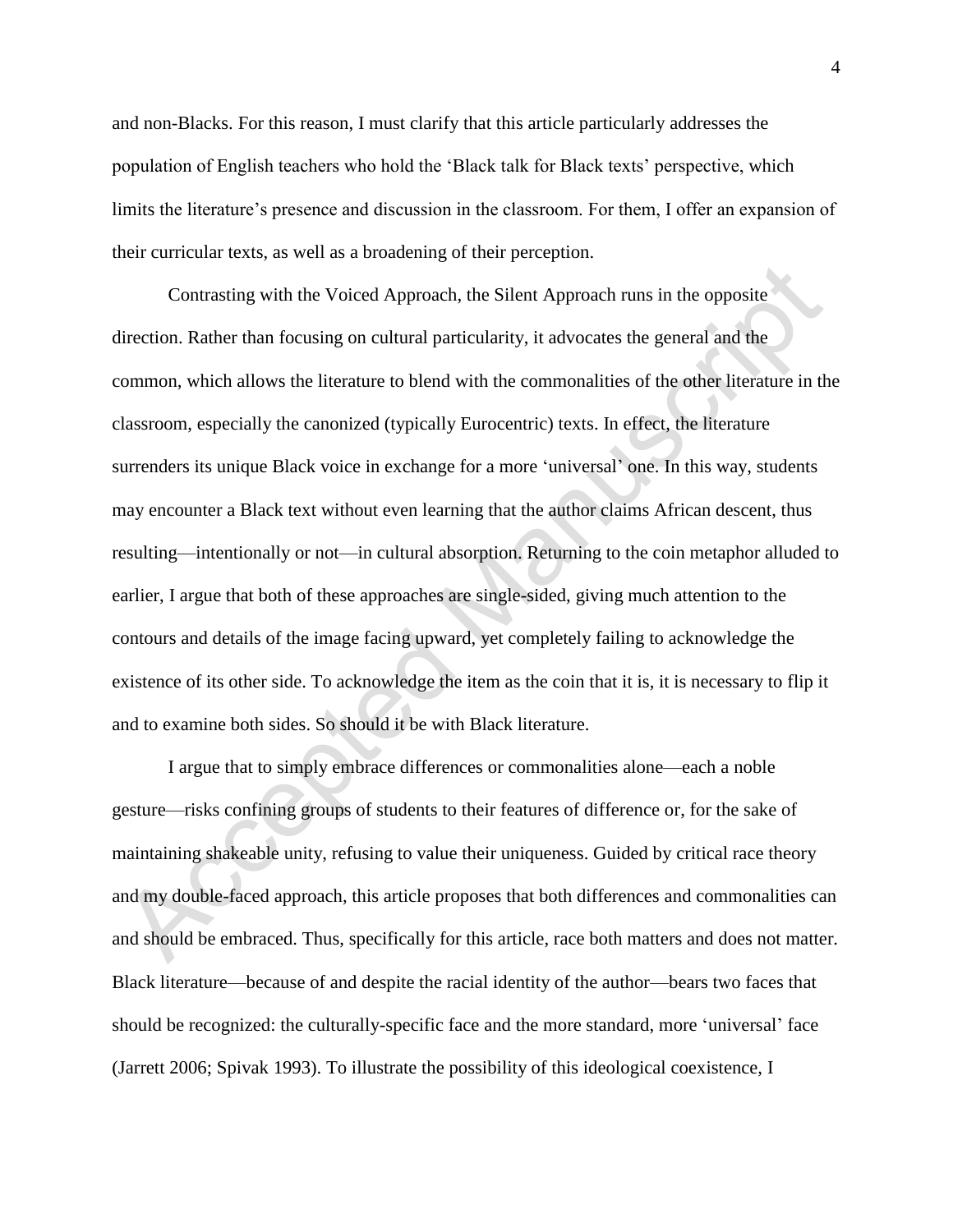examine three pieces of Black literature—Angela Johnson's (2003) *The First Part Last*, Sharon Draper's (2009) *Just Another Hero*, and Richard Wright's (1966) *Native Son*—to highlight their more general, non-race-bound offerings for students and teachers.

#### **A crafting of the story: Critical race theory**

My double-faced approach has its foundations in critical race theory (CRT), which seeks to bring into view the ordinariness of racism for the purpose of exploring and challenging the way in which racism is 'deeply ingrained in American life' (Delgado and Stefancic 2012; Ladson-Billings and Tate 1995, 55). According to CRT, storytelling is a powerful avenue through which self- and social perceptions are constructed and manipulated. Specifically, critical race theorists focus on the 'series of tacit agreements mediated by images, pictures, tales, blog posting, and other scripts' (e.g., classroom literature) that contribute to American ideology (Delgado and Stefancic 2012, 48). Through these means, certain perspectives and perceptions—whether positive or negative—are prioritized and promoted to become, what Adichie (2009) calls, single stories. The perniciousness of these single stories is that they sometimes offer perceptions of 'merit, causation, blame, responsibility, and racial justice' that are taken as the truth rather than as the incomplete stories that they are (Delgado 1993, 666). In other words, these disseminated stories become so normalized and uncontested that they, like institutional racism, blend into what is understood as the '"natural" parts of everyday life' (Solórzano and Yosso 2002, 28).

Acknowledging another dimension to a previously incomplete story, the counter-story then aims to challenge the authority and accuracy of a single story. The restorative power of this dimensioning enables a deeper understanding not only of others but also of ourselves—and how we came to know what we know, believe what we believe (Delgado 1993; Delgado and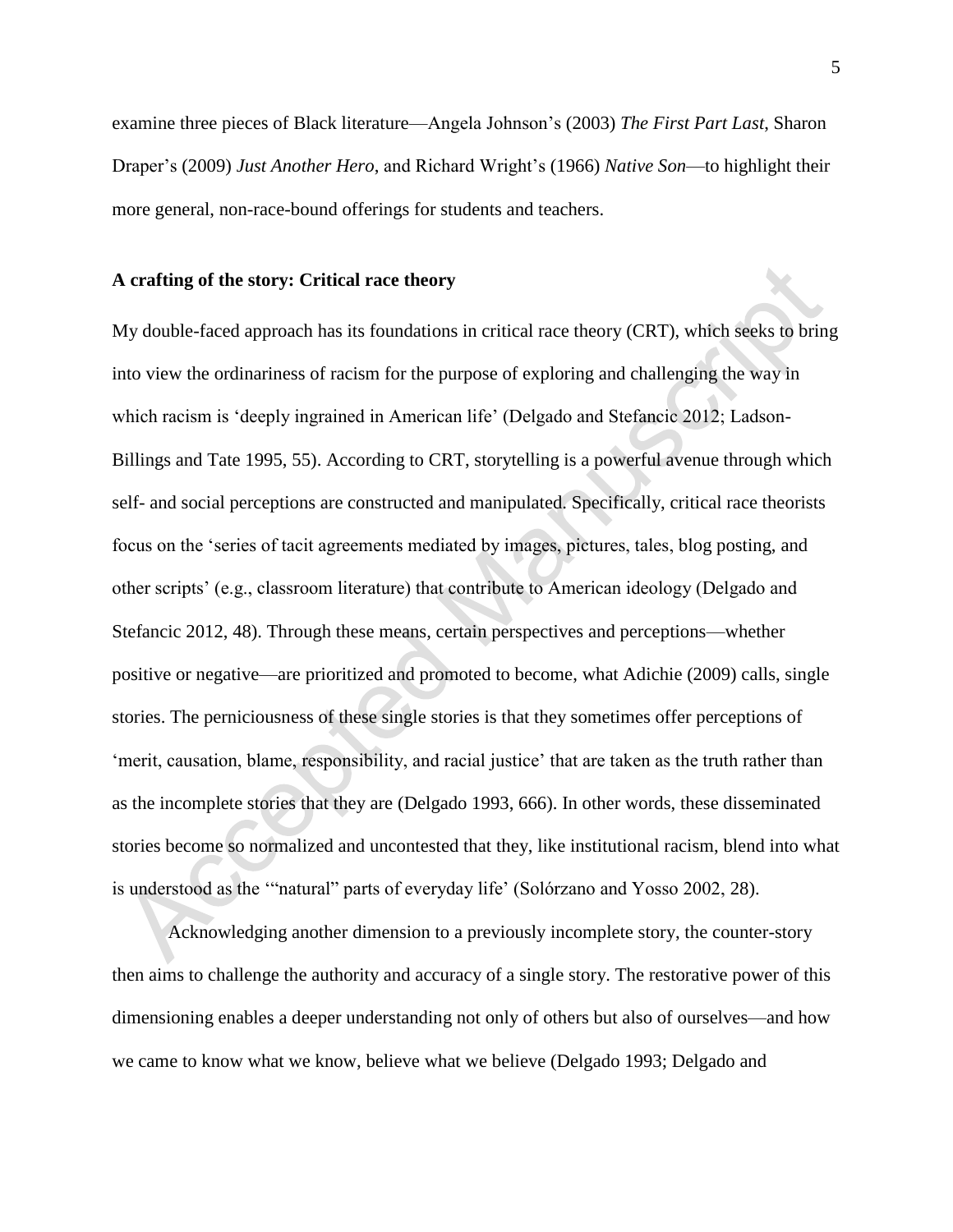Stefancic 2012). It is this feature of the counter-story that led Nigerian author Chimamanda Adichie (2009), when contemplating her earlier experiences with literature, to express

I loved those American and British books I read. They stirred my imagination. They opened up new worlds for me. But the unintended consequence was that I did not know that people like me could exist in literature. So what the discovery of African writers did for me was this: It saved me from having a single story of what books are. (para. 12)

As Adichie noted, this 'mental shift'—created by the counter-story of African literature expanded her world even more than the American and British literature and demonstrated that people like her indeed have a recognized literary presence (para. 11). Thus, the purpose of a counter-story is not necessarily to supplant the single story. Doing so might merely replace one incomplete narrative with yet another one. Instead, it is possible for both the single story and the counter-story to co-exist as a way to complement each other, creating a necessary complication of what is deemed natural.

### **A charge towards cultural specificity: The birth of the Voiced Approach**

Applying critical race theory to Black literature requires a brief retrospective examination of the development of Black American literature—and subsequently the Voiced Approach—during the period of Jim Crow in the United States, a period that worked to restore and maintain the White superiority that the abolition of slavery disrupted and threatened to destroy. Following the years of Reconstruction, this Jim Crow era gave power to the single story of Black inferiority, a story that steadily burrowed into the inner workings of the country's structure. With such a commitment to this single story of racial hierarchy, it is no wonder that by 'the turn of the twentieth century, every state in the South had laws on the books that disenfranchised blacks and discriminated against them in virtually every sphere of life' (Alexander 2012, 35). Black material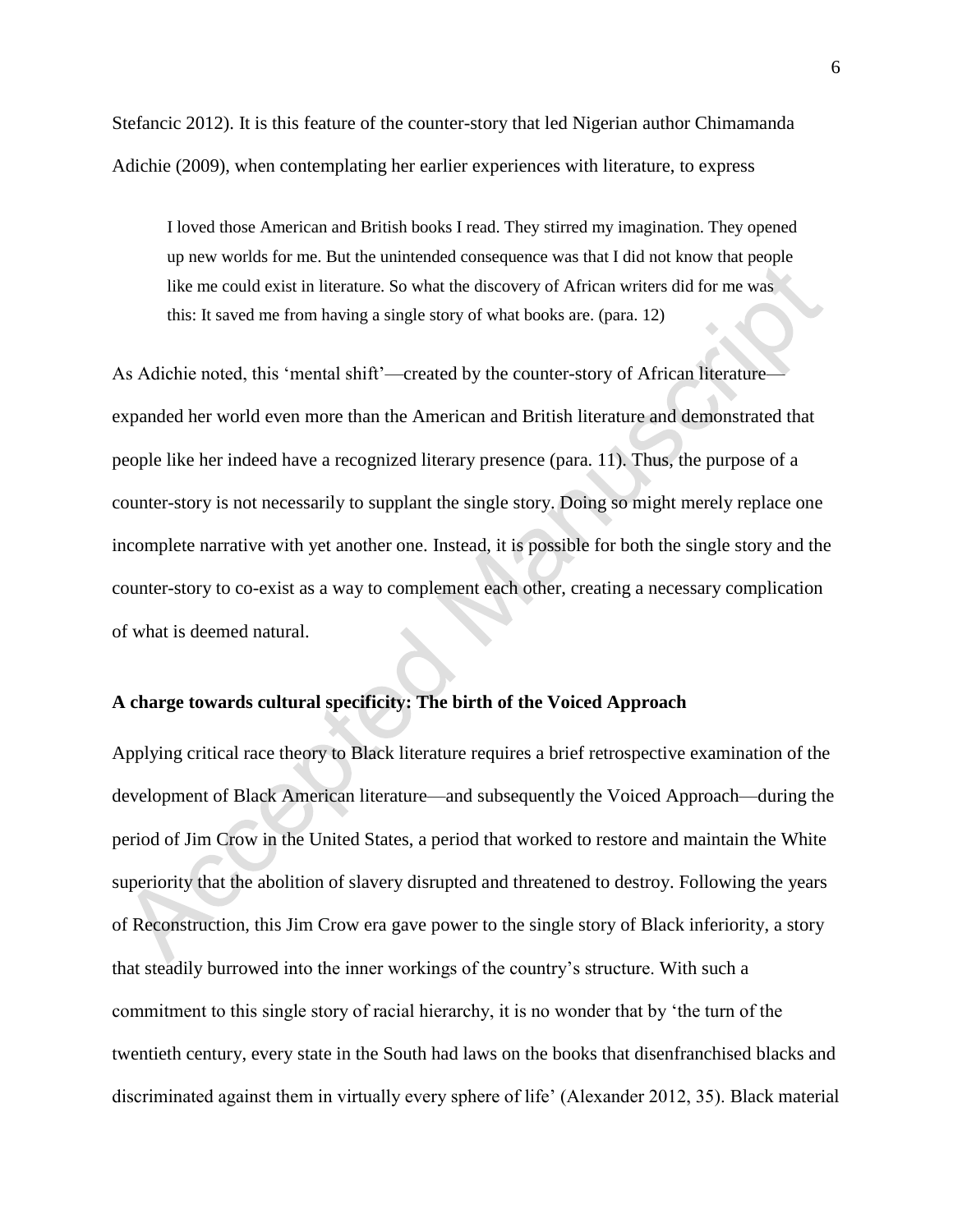was then produced as a counter-story to 'shatter the mindset' that was created by this reigning single story (Delgado and Stefancic 2012, 91). Consequently, Black literature expanded into a testament to the collective solidarity of Blacks, their wealth of talent and interests, and their lack of inferiority (Brown, Heilig, and Brown 2013). Charged with always 'speaking *as*' their race however, Black works that failed to speak from the seat of race and the *authentic* Black experience received negative criticism from the world of Black writers and critics (Jarrett 2006; Spivak 1990). The job of these writers was simple: to always serve as 'a voice from the margin' (Spivak 1993, 55).

However, here is yet another flattening down of the 'many subject positions which one must inhabit'—to use Spivak's (1990) words— just as were the stereotypical Black images that initiated this movement of racial realism (Adichie 2009; Jarrett 2006; Spivak, 60). Even though Black literature gained focus and momentum as a counter to the single story of Black inferiority, it quickly resolved into a single story itself—one that prioritized the experiential knowledge of the Black voice and, in turn, essentialized difference based on skin color (Jarrett 2006; Solórzano and Yosso 2002). This pigeonholing result is well-captured in Jarrett's (2006) observation that

[t]o say that the term 'African American literature' signifies literature by, about, and/or for African Americans is not simply to utter a definition. In American intellectual society and culture, it is a determination of the way authors think about and write the literature, the way publishers classify and distribute it, the way bookstores receive and sell it, the way libraries catalog and shelve it, the way readers locate and retrieve it, the way teachers, scholars, and anthologists use it, the way students learn from it—in short, the way we know it. (3-4)

Thus, the attempts to render a new story that promoted a new, positive Black image have, in a way, succeeded in doing so. Yet there is a more dominant image that has also been created: one of exclusivity, one of otherness, one of inherent difference. Because of this unbreakable bond to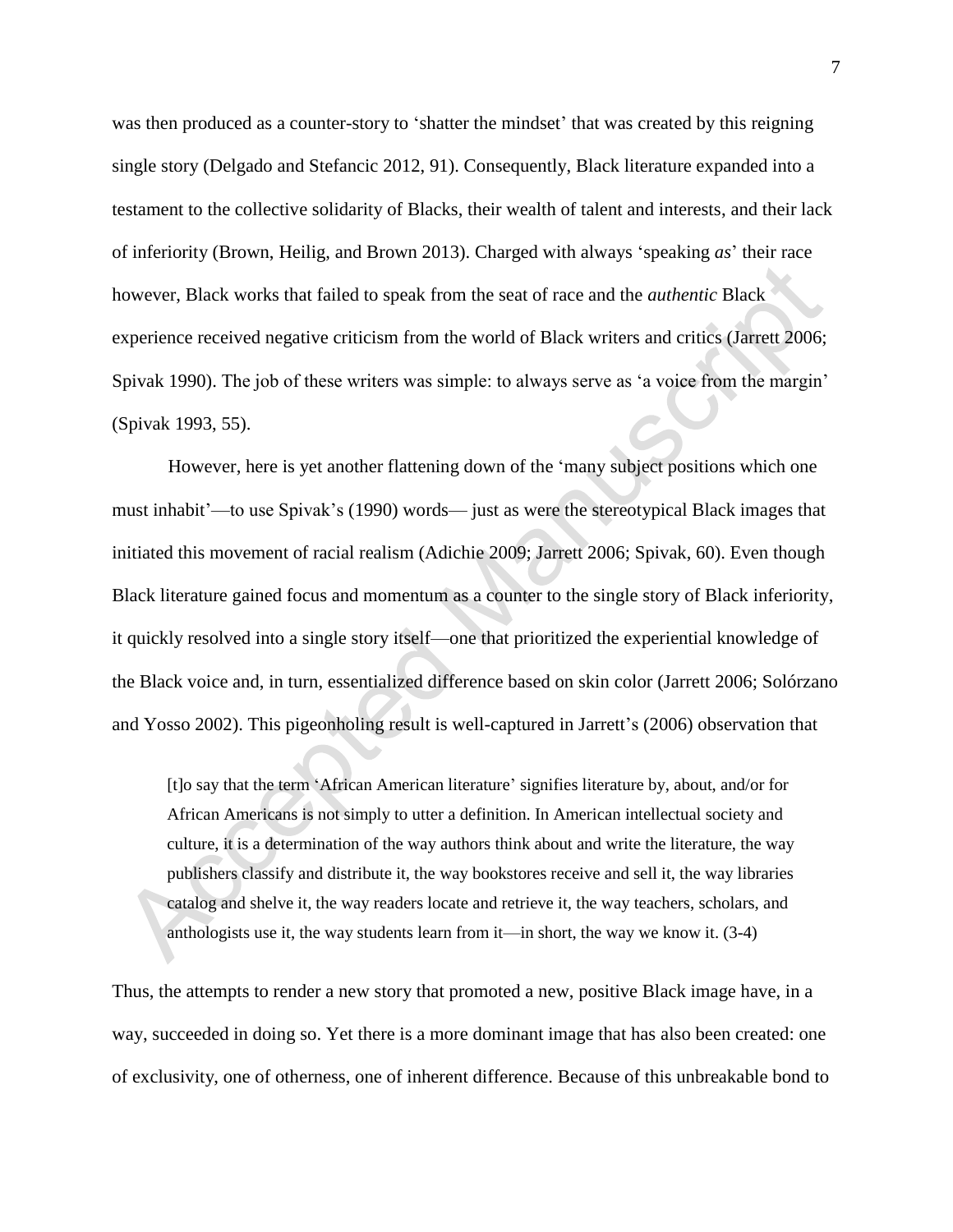cultural specificity—i.e., Blackness and Black culture—Black literature is sometimes seen as a field requiring scholarly or experiential expertise to teach. Such is the image that makes the literature difficult to introduce into and easy to leave out of today's American curriculum.

Stallworth, Gibbons, and Fauber (2006) reported that, when asked about their classroom inclusion of multicultural literature, some secondary teachers cited 'their own lack of knowledge about multicultural literature' as the reason for its limited or non-existent presence (485). Specificity is so affixed to the literature that 'one teacher noted that she wasn't a historian and felt underprepared and ill-equipped to discuss the non-Eurocentric cultures in her class' (487). While such a response clearly concerns prior educational experiences and pre-service training, much of teachers' views and usage of Black literature derives from a kind of pedagogical genealogy as they typically teach how and what their own teachers taught, who in turn typically did the same, and so on ad infinitum (Stallworth, Gibbons, and Fauber 2006).

#### **A more standard path: The dangers of the Silent Approach**

In an attempt to expand the classroom presence of Black literature, the Silent Approach offers a second counter-story: one that views the literature from a standard, racially decentralized perspective. Such a lens regards the literature as literature, as texts capturing the commonalities of the human experience despite racial difference. Because of the move away from racial discourse, *Black writers* transform back into *writers*, thereby requiring no special cultural knowledge for teaching and discussing their works. This take on standardization parallels Brooks and McNair's (2015) discussion of the universal quality of Black literature. In both their and my contexts, 'universal' essentially describes the reader-connection that exists despite race and ethnicity. Black texts, 'while infused with authentic cultural practices and depictions, [can] still provide readers from all backgrounds ways to genuinely connect to the stories' (17). However,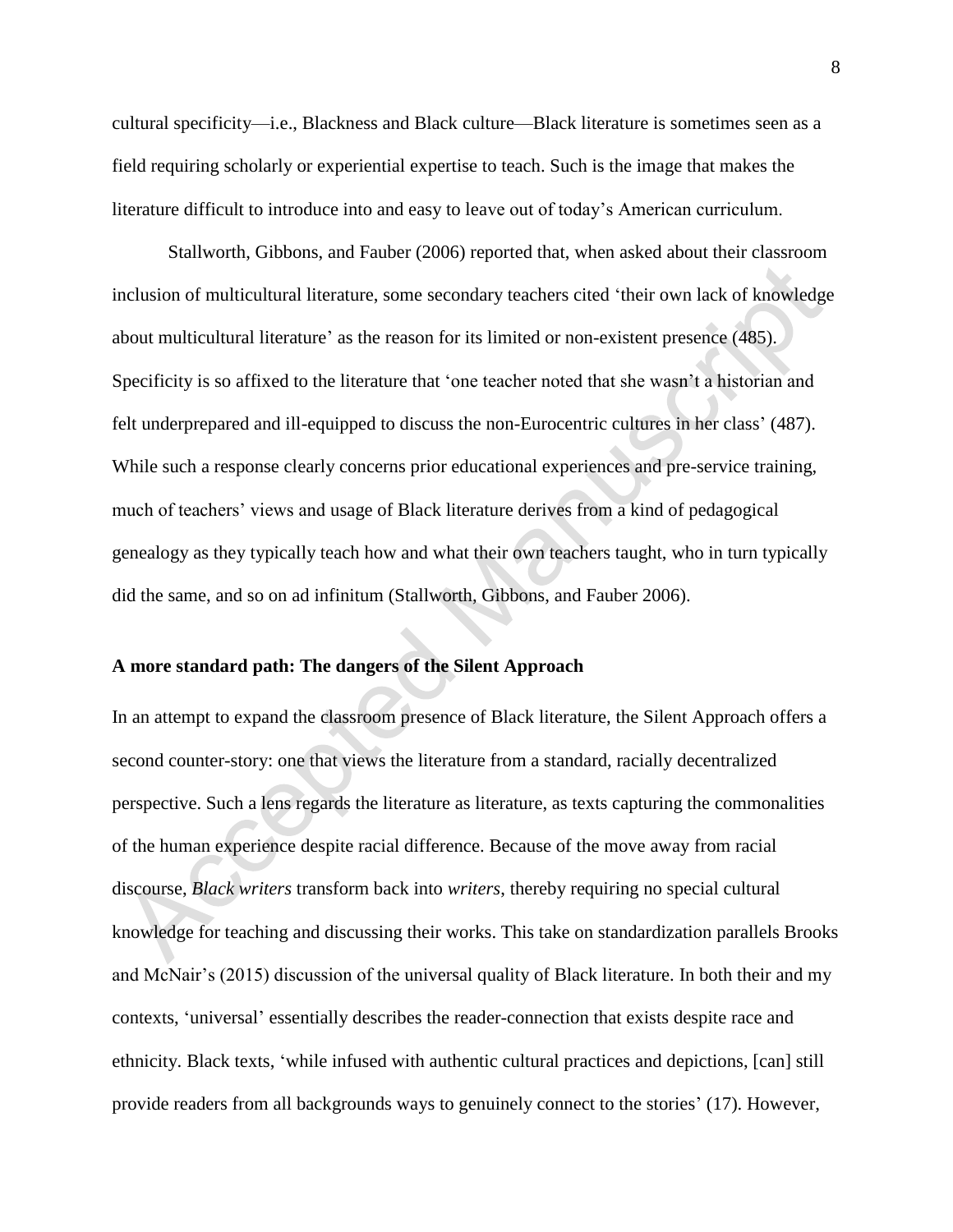there is a danger in this single approach of standardization. This danger lies in its potential to replace the Voiced Approach, the counter-story of Black specificity. Doing so, in the words of Morrison (1992), 'risks lobotomizing that literature, and diminishes both art and the artist' (12). A loss of voice occurs when Black authors are stripped of their racial/cultural identifier.

Carr (1972) commented on this voicelessness in his discussion of a study examining the treatment and presentation of Black authors and their works in English literature textbooks. In one textbook's presentation of an essay by James Baldwin, for example, 'there is no suggestion of what Baldwin, in other places, has documented as the particular problems of the black artist,' nor is there even any indication of his race (Carr 1972, 128-129). Throughout the study, Carr cited similar situations as this in various textbooks, several of which 'sanitized' the Black writer and works 'so not to offend white readers' (Dohrer 1998, 105; Carr 1972). Even though it provides a *general* audience with greater accessibility to the literature, such an erased and appropriated literary presence almost seems more pernicious than no presence at all; for it relies on the socialized reflex of labelling as *White* any person or character that lacks such a racial/ethnic marker as name, accent, skin color, or place of birth (Chambers 1997). Therefore, I argue that a necessary co-existence between the two counter-stories—the culturally specific and the standard—is essential to maintaining both a cultural identity and a common identity.

#### **A necessary balance: The Double-Faced Approach**

The double-faced approach echoes Du Bois's (2009) description of the feeling of double consciousness within the Black American. This seemingly troubled figure 'ever feels his twoness,—an American, a Negro; two souls, two thoughts, two unreconciled strivings' (8). With an eye on finding an equilibrium, Du Bois (2009) eloquently detailed the ultimate goal of this individual, writing that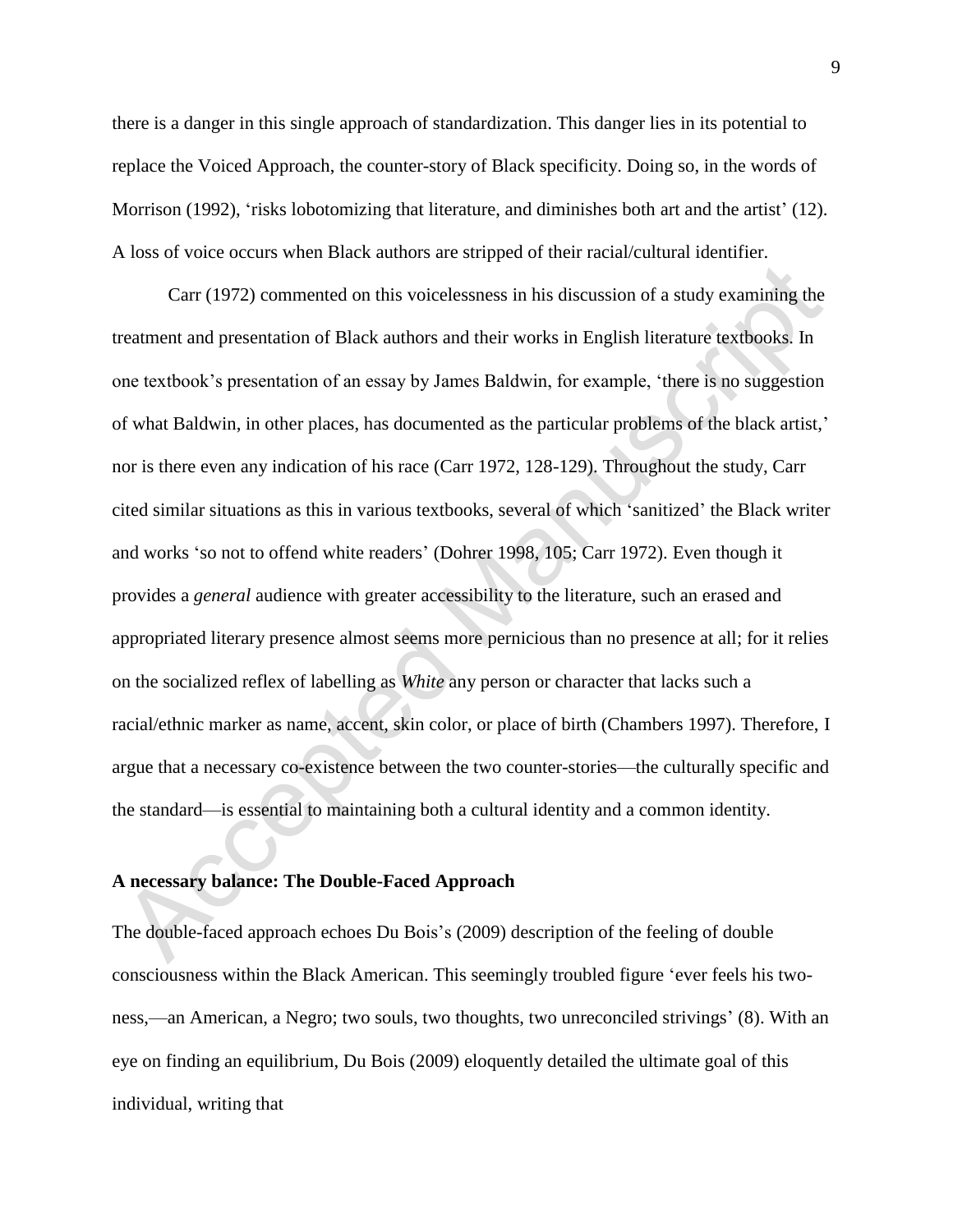he wishes neither of the older selves to be lost. He would not Africanize America, for America has too much to teach the world and Africa. He would not bleach his Negro soul in a flood of white Americanism, for he knows that Negro blood has a message for the world. He simply wishes to make it possible for a man to be both a Negro and an American, without being cursed and spit upon by his fellows, without having the doors of Opportunity closed roughly in his face. (9)

Likewise, Black literature carries two faces: it is interpellated *Black literature* as well as general literature (Althusser 2001). According to this double-faced approach, each face has its value, and neither can afford to be lost.

However, to be clear, such an approach does not necessarily argue for a simultaneous teaching of both sides with every piece of Black literature. Instead, recognition of both sides is called for. Classroom discussions would be neither all specific—for fear of pigeonholing—nor all general or standard—for fear of bleaching, of being 'as little Negro and as much American as possible' (Hughes 1926, 692; Du Bois 2009). In such a way, the literature, or the teaching of said literature,—being neither one nor the other—would aim to reflect 'the complexities of humanity,' an accurate portrayal of reality (Jarrett 2006, 2). As shown in Table 1 [Table 1 near here], the execution of this combined approach hinges on literary pairings. While it is influential to show how such a text as Virginia Hamilton's (1982) *Sweet Whispers, Brother Rush* relates to Gloria Naylor's (1988) *Mama Day*, it is just as significantly influential to show how that same text relates to works like Shakespeare's *Hamlet* or H.G. Wells's (1966) 'The Door in the Wall.'

For example, when teaching twelfth grade English, I built a connection between Daniel Defoe's (2003) *A Journal of the Plague Year* and a less standard text for an English classroom, Olaudah Equiano's (1969) *The Life of Olaudah Equiano, or Gustavus Vassa the African*. Perhaps at first thought, these two texts are far from similar—one, a fictional firsthand account of the London bubonic outbreak and the other, an autobiography of an African's experience as a slave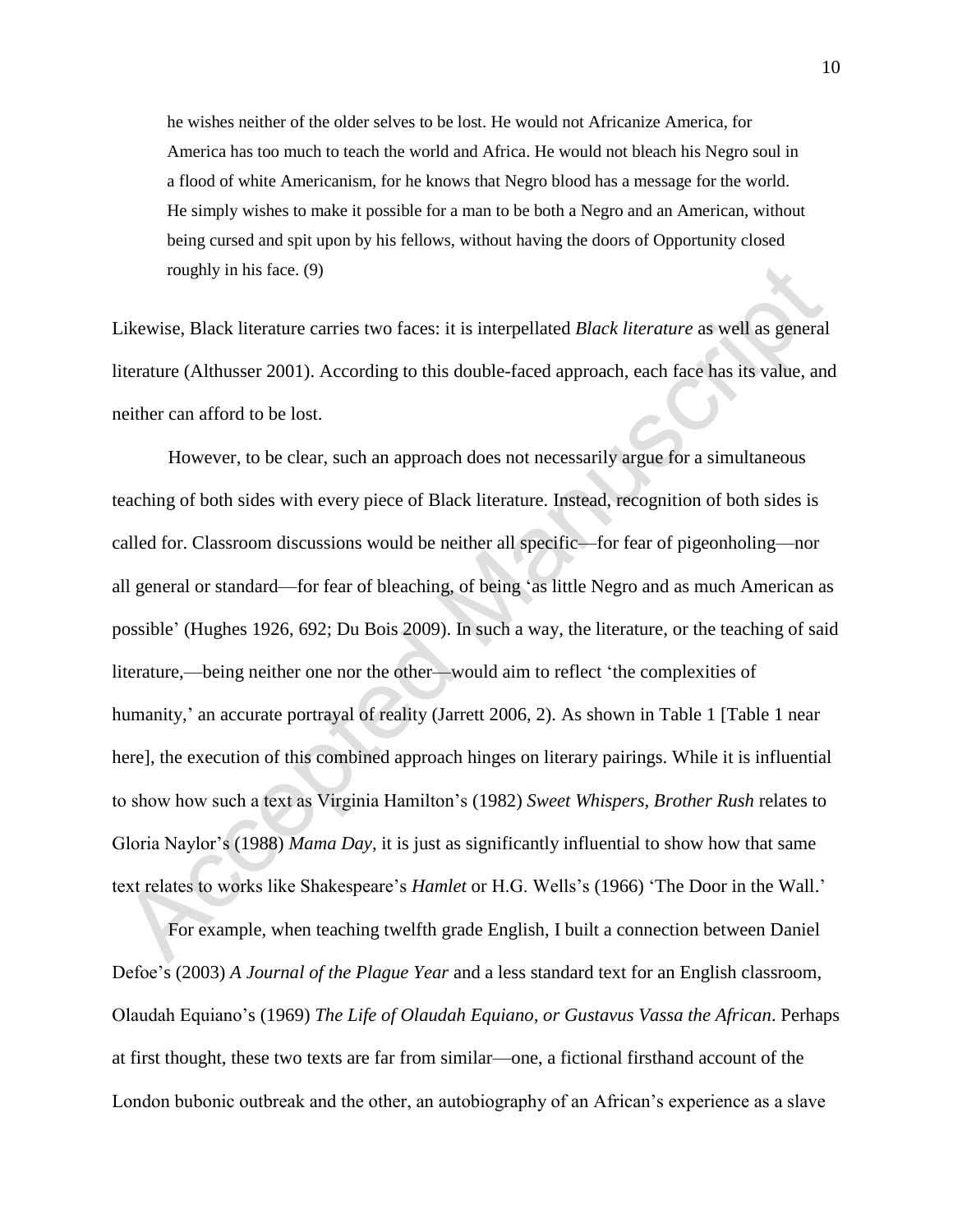and his efforts to regain his freedom. Yet identifying textual connections is hardly ever a one-toone comparison, no matter the texts. For this Defoe-Equiano pairing, I focused simply on rhetoric. My students and I examined how Defoe used logical, emotional, and ethical appeals to convince his readers that he actually witnessed the many events chronicled in the text—despite the fact that he was too young to remember such details. We then turned to a descriptive excerpt from Equiano's text in which he provides a vivid account of the brutal voyage on the Middle Passage. Both Defoe and Equiano were seeking credibility with their writing, albeit for different reasons. However, through scrutiny of Equiano's powerful words and images, the students observed that, unlike Defoe, Equiano used very little, if any, logical appeal but relied mostly on emotional appeal to share his experiences. Thus, as I argue in this article, the pairing of these texts provided us with the platform to discuss commonalities in such areas as writing style and purpose as well as differences stemming from intentions and unique experiences. What follows is a discussion of using the double-faced approach with other pairings.

#### **The Double-Faced Approach in action**

Three pieces of Black literature were chosen for the illustration of this double-faced pedagogical approach: Angela Johnson's (2003) *The First Part Last*, Sharon Draper's (2009) *Just Another Hero*, and Richard Wright's (1966) *Native Son*. I selected the first two novels for their contemporary status and their authors' popularity among young adult audiences; Wright's novel I chose for its growing canonization and presence in US English classrooms. All of the texts to which I link these three novels are canonized works, mostly short stories, that secondary school English teachers are likely to encounter—works I myself encountered—in their school-adopted literature textbooks. Finally, before beginning, it may be helpful to note that, unlike the Defoe-Equiano example, the connections made with these three texts are based primarily on theme,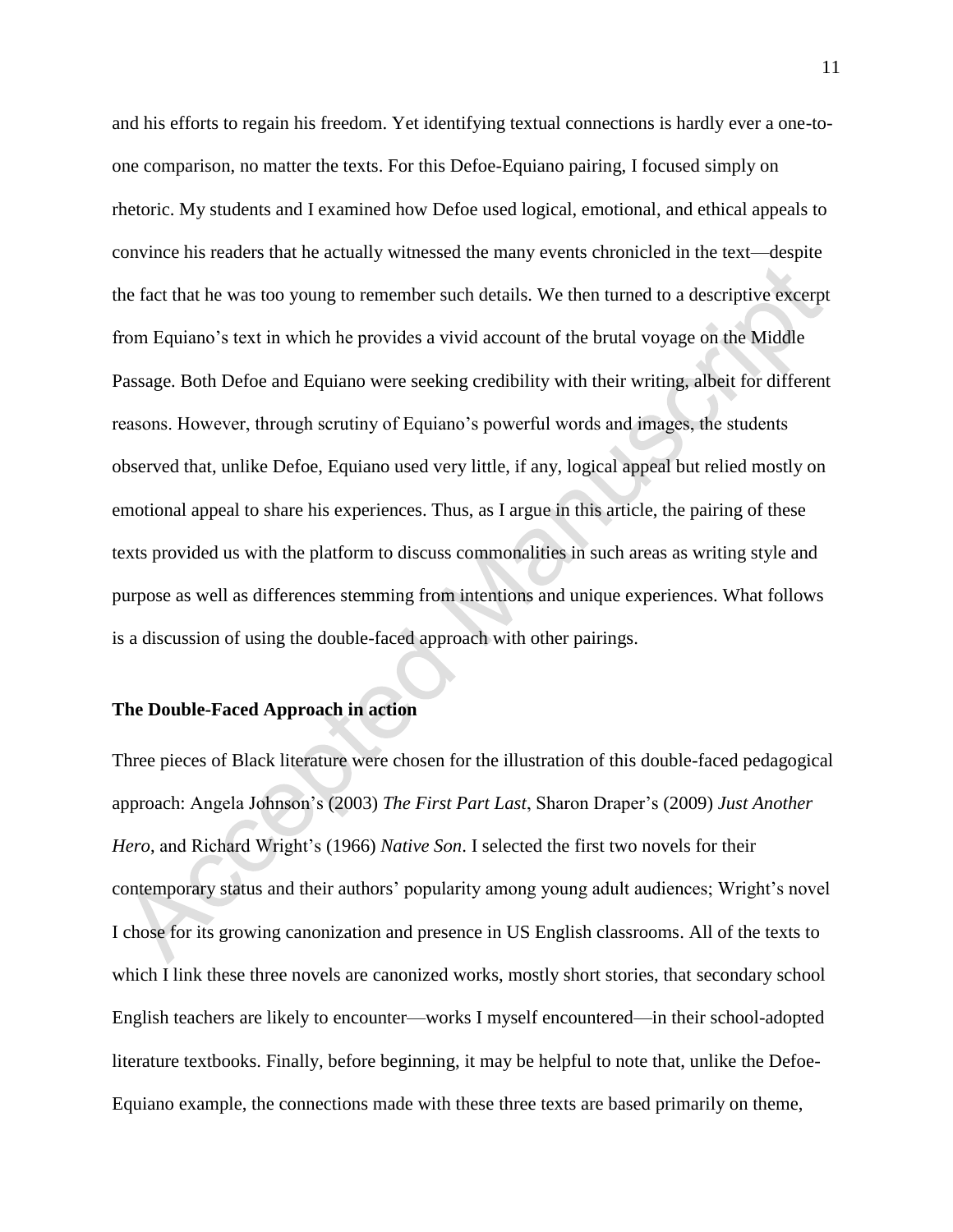which in turn renders similarities in plot and character design and motivation.

#### *The First Part Last (FPL)*

Johnson's (2003) young adult novel was the Coretta Scott King Book Award recipient of 2004 an award 'given annually to outstanding African American authors and illustrators of books for children and young adults that demonstrate an appreciation of African American culture and universal human values' (American Library Association 2015). Interestingly, the design for the book award, as captured in this general description, echoes the desire for the double-faced recognition as the award encourages the publication of works that are simultaneously culturally specific and applicable to humanity at large.

#### *Brief synopsis of FPL*

In *The First Part Last*, the lives of two Black teenagers—Bobby and Nia—experience drastic changes when Nia discovers that she is pregnant. Presented in alternating chapters in the past and present, the novel mostly follows the point of view of Bobby, a sixteen-year-old student scheduled for early graduation, as he gradually explains the events that led to his present situation. Though the couple initially intend on giving the baby up for adoption, Bobby decides to keep the child and raise her alone after Nia suffers complications during pregnancy that place her into an irreversible coma. Through his struggling adjustments to raising his newborn Feather, Bobby realizes that nothing—his relationships with his friends, parents, and Nia among other aspects of his old life—will ever be the same.

#### *Analysis of and application to FPL*

To be sure, as Hughes-Hassell (2013) has argued, the counter-storytelling elements that Johnson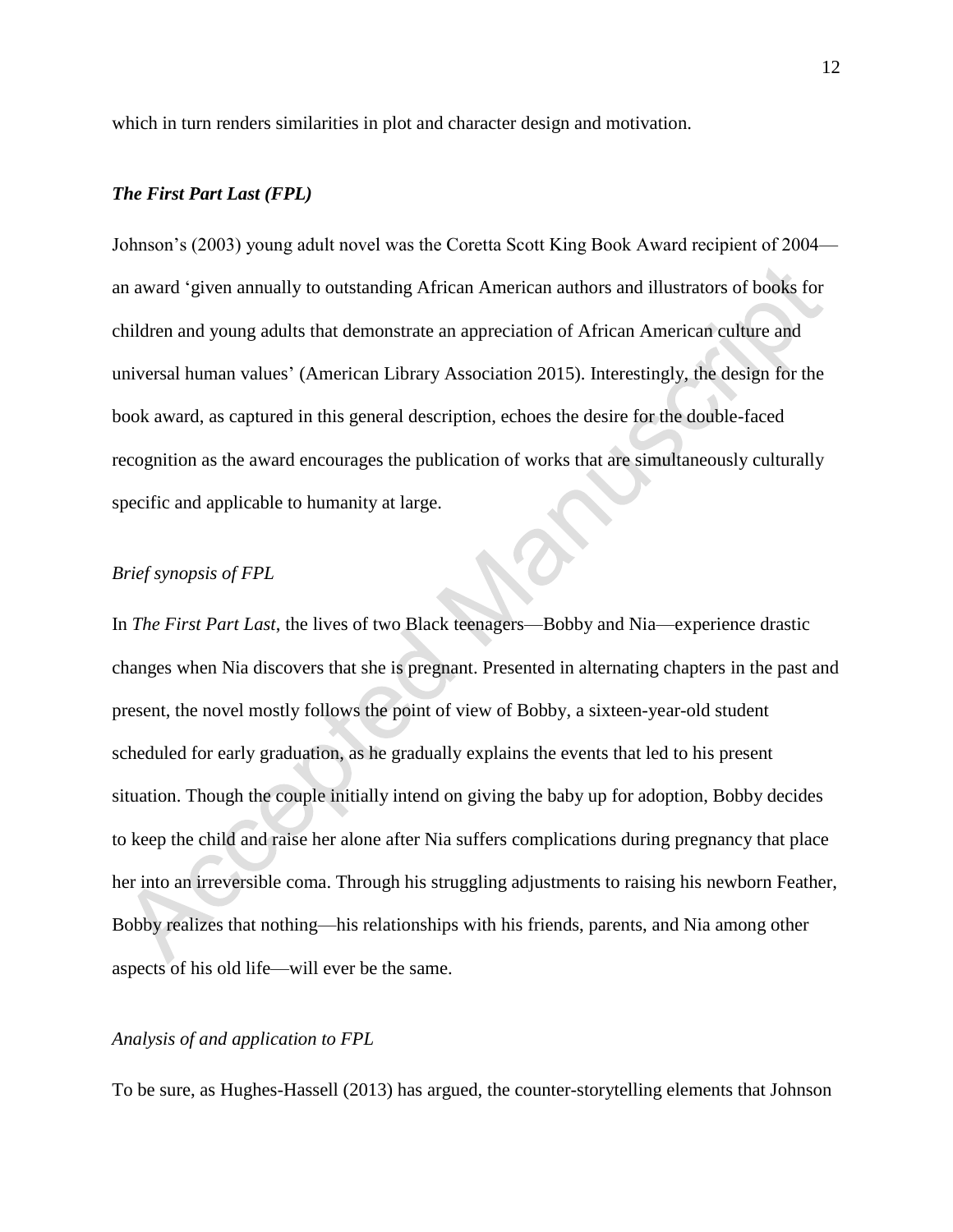offers in this novel 'def[y] the distorted image of Black males represented in the media' (217) those that suggest both that they are inherently marked by a lack of education and responsibility and that such issues as teen pregnancy are found only in lower-class homes. Both Bobby and Nia are college-bound and come from middle-class families that create 'nourishing home environments,' yet through the character of Bobby, Johnson (2003) reflects the complex nature of human identity: in addition to these previous qualities, Bobby is also seen 'skipping school, getting arrested for street art, and leaving Feather with [her babysitter]' out of forgetfulness (70).

In regards to the more standard face of the text, the novel carries such relevant themes as escape, acceptance of responsibility, unexpected changes and their effect on us, decision-making, family dynamics, and growing up. This is where we will begin. Each of these themes can serve as a non-racialized literary bridge to other texts—White or non-White—in a similarly 'standard' fashion. Let us begin with the theme of escape. Again, Johnson's Bobby gets his girlfriend pregnant; then, she falls into a coma, and Bobby takes care of his daughter on his own. At the introduction of each new concern, Bobby feels an increasing need for an escape from his reality of responsibilities. At one point, Bobby and Nia seriously contemplate putting their unborn child up for adoption, a venue for escape that Bobby eventually decides against. Later, when the mounting expectations become too confining, he desperately and unintentionally retreats into his mind, losing track of both time and space:

And there's that thing I haven't done in a long time. Forgot that it used to juice me to do it, and now I need to do it, like yesterday….Haven't felt this let loose in a while, and I almost can't stand it. Found this great wall a few weeks ago off the Ave. And it's time to do some tagging. (Johnson 2003, 57)

So he begins to spray-paint this wall, and while he does so, he slips into a metaphysical escape from his present world and finds himself reliving moments of uninhibited freedom.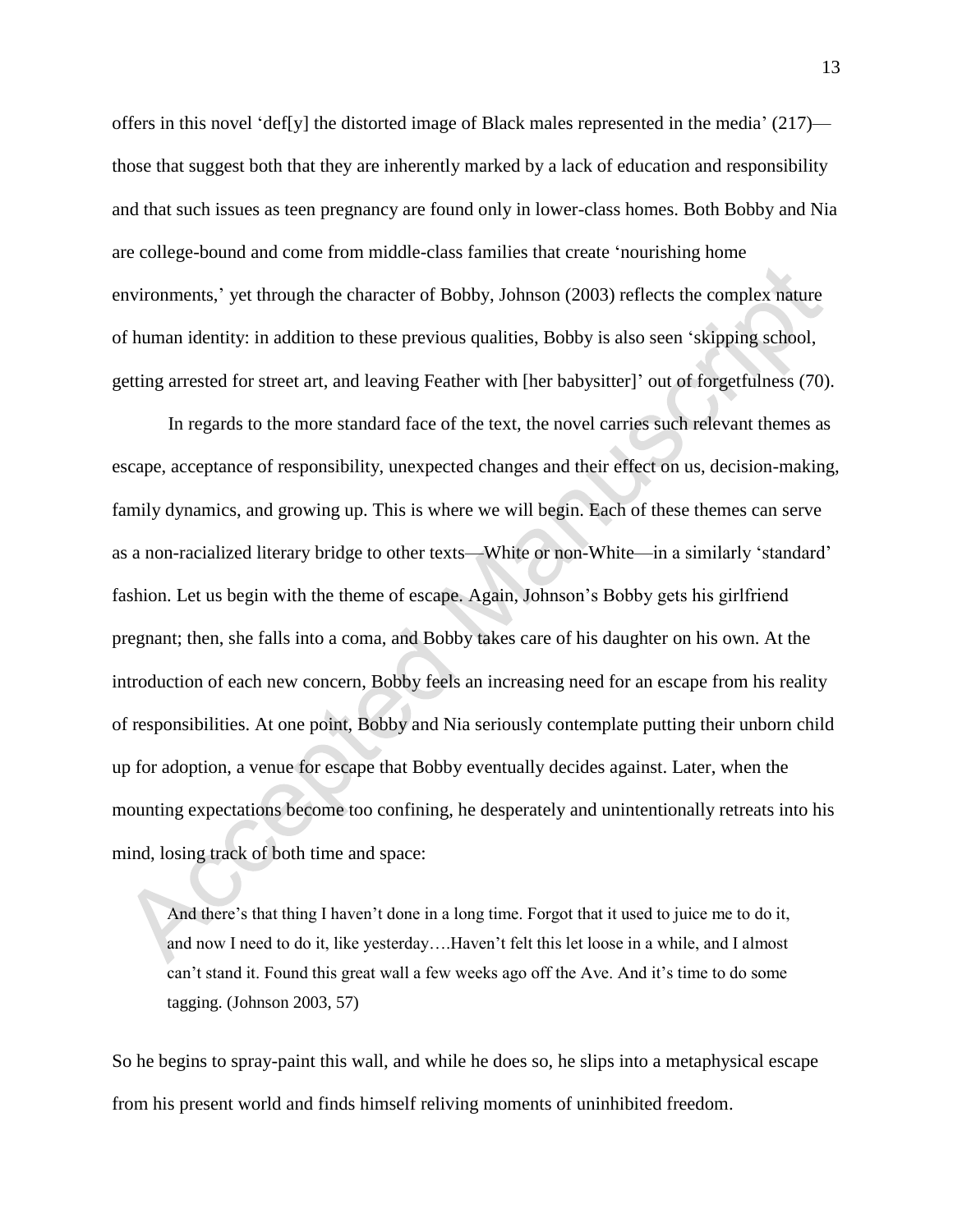I'm feeling colors and seeing things now that I'm against the wall. There's flashes of me and K-Boy climbing up a fire escape and tying our kites to a clothesline and watching them all day….Then I'm in Jamaica on a beach with my brothers burying me in the sand….And when I feel a hand on my shoulder, at first I think it's some kind of savior coming along to help me out. Help me find its face.... Then I notice it's kind of dark and it isn't just dark from the building's shadows. I've been here all day. Way past school, and near the night. (Johnson 2003, 57-60)

As it turns out, Bobby experiences this brief release only to be yanked back into reality by a police officer who arrests him for vandalism, thereby creating an even stronger urgency to escape. Ultimately, when he and his daughter move to Ohio with his older brother, Bobby both accepts his responsibilities and escapes some of the stressful pressures of living in New York City with his parents.

The common thread of seeking and, in some cases, finding escape also circulates through H.G. Wells's (1966) short story 'The Door in the Wall.' This tale recounts the experiences of Lionel Wallace, a man who becomes bound by responsibility and mundane expectations. At a young age, Lionel goes through a mystical door that transports him to a seemingly supernatural yet endlessly blissful location:

You know, in the very moment the door swung to behind me, I forgot the road with its fallen chestnut leaves, its cabs and tradesmen's carts, I forgot the sort of gravitational pull back to the discipline and obedience of home, I forgot all hesitations and fear, forgot discretion, forgot all the intimate realities of this life. I became in a moment a very glad and wonderhappy little boy—in another world. (Wells 1966, 148)

Then, like Bobby, Lionel is almost without warning yanked from this world of escape to face his 'harsh reality' (151). Throughout his life, he again sees this door but fails to enter so as not to abandon social and work responsibilities. Yet with each passing by, he becomes increasingly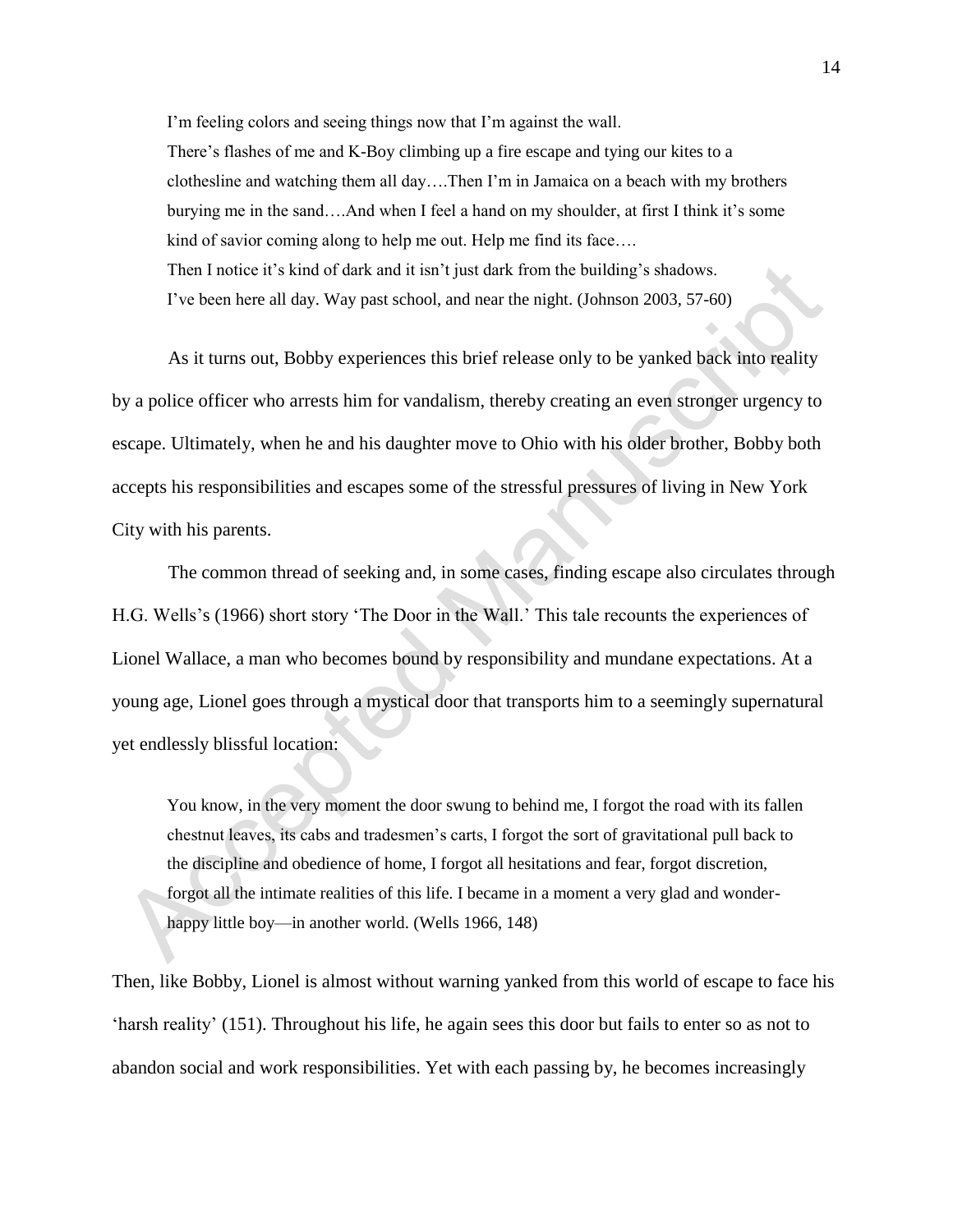plagued by 'the haunting memory of a beauty and a happiness that filled his heart with insatiable longings' (145). Too, like Bobby, this build-up eats away at him; and too, like Bobby, he makes a step toward freedom. What draws the line of difference between the two characters, however, is that Bobby holds onto his responsibilities while Lionel completely abandons them, ending his life in the process.

To mention very briefly, Shakespeare's *Macbeth*—a popular selection in an American secondary school English classroom—connects to *The First Part Last* as well (Stallworth, Gibbons, and Fauber 2006). Like Johnson's novel, *Macbeth* includes a focus on irrevocable actions and their consequences that inevitably transform the protagonist's life into one that he cannot foresee. Lastly, John Steinbeck's Pepé in 'Flight' too must deal with responsibility as Bobby does. In particular, despite his flight of fear, desperation, and survival, Steinbeck's protagonist must come to terms with his manhood and accept the consequences of his actions.

#### *Just Another Hero (JAH)*

Similar to Angela Johnson, Sharon Draper is also a multi-year recipient of the Coretta Scott King Book Award. Her novel, *Just Another Hero*, is the third in a series—the Jericho trilogy—that focuses on one group of high school students. In a response to the themes in her book, Draper highlights the complexity of identity, saying that she wants her young readers 'to remember that everyone has a "back story," a part of their life that might be hidden, but influences how they function in school. We all have problems. Sometimes those overlap into school situations' (Draper 2016, para. 11).

#### *Brief synopsis of JAH*

*Just Another Hero* follows the lives of a group of high school seniors, each with his/her own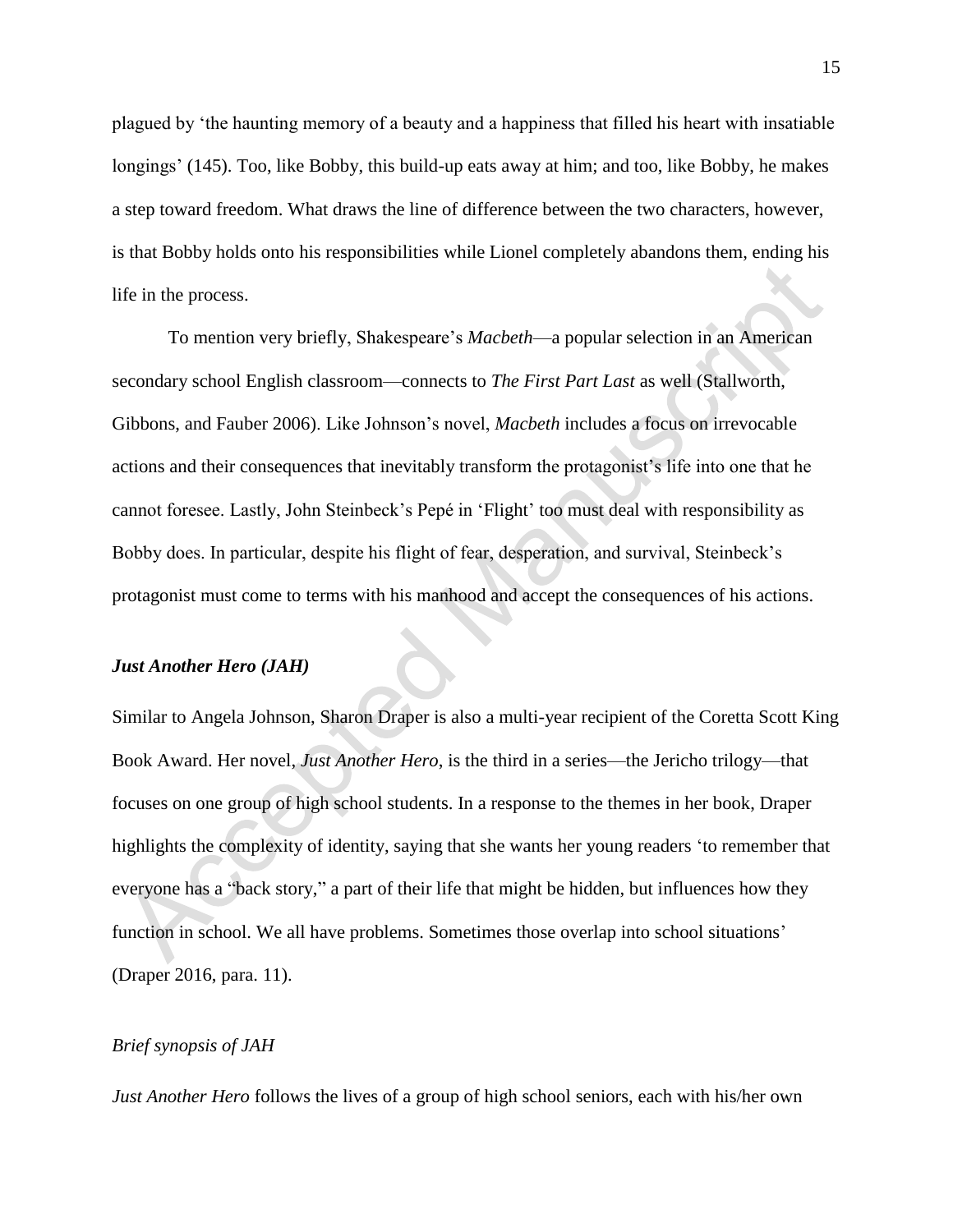personal issue. Told from the alternating perspective of two students, the book explores the dynamics of fitting in in high school—what it means, what it does not mean, what it requires, what it helps, what it hurts. As the plot progresses, the questions surrounding 'fitting in' shift to 'being a hero': What makes a hero 'a hero'? Can a 'villain' be a hero? What drives heroes to act? The novel complicates the label of 'outcast' as it shows that, rather than being a static identification, being an outcast is simply one part of one's identity. Like being a hero or a villain, the state of being an outcast comes in various shades and can in fact be transcended, even if only temporarily.

In addition to typical high school issues like dating, bullying, applying to college, and even participating in fire drills, the characters deal with deeper problems such as homelessness, mental abuse, drug addiction, social invisibility, death, and psychotic breakdown—the last of which contributes to the heightened moment of the school shooting in the text.

### *Analysis of and application to JAH*

The double-sided approach pairs well with Draper's text; while many of the characters are Black, the author seems to consciously choose not to focus on their race. Just like the qualities that define heroes, villains, and outcasts, the qualities that attach themselves to race/ethnicity and the accompanying culture constitute only a single part of who we are. Of the themes that Draper addresses, being an outcast or socially invisible is one of the few that span the entire book and is thus a strong point for textual connection. This strand of the text is carried primarily by Osrick, a student whom Draper labels 'almost unseen' and 'almost forgotten' (2009, 240; 245). A prey to bullies and a victim of ostracism, Osrick seemingly fades into obscurity in his school and, despite his caring personality and skills with technology, is rarely seen as anything but 'Weird Osrick' by his peers (4). Twice, he uses this 'invisibility' to his advantage when he helps resolve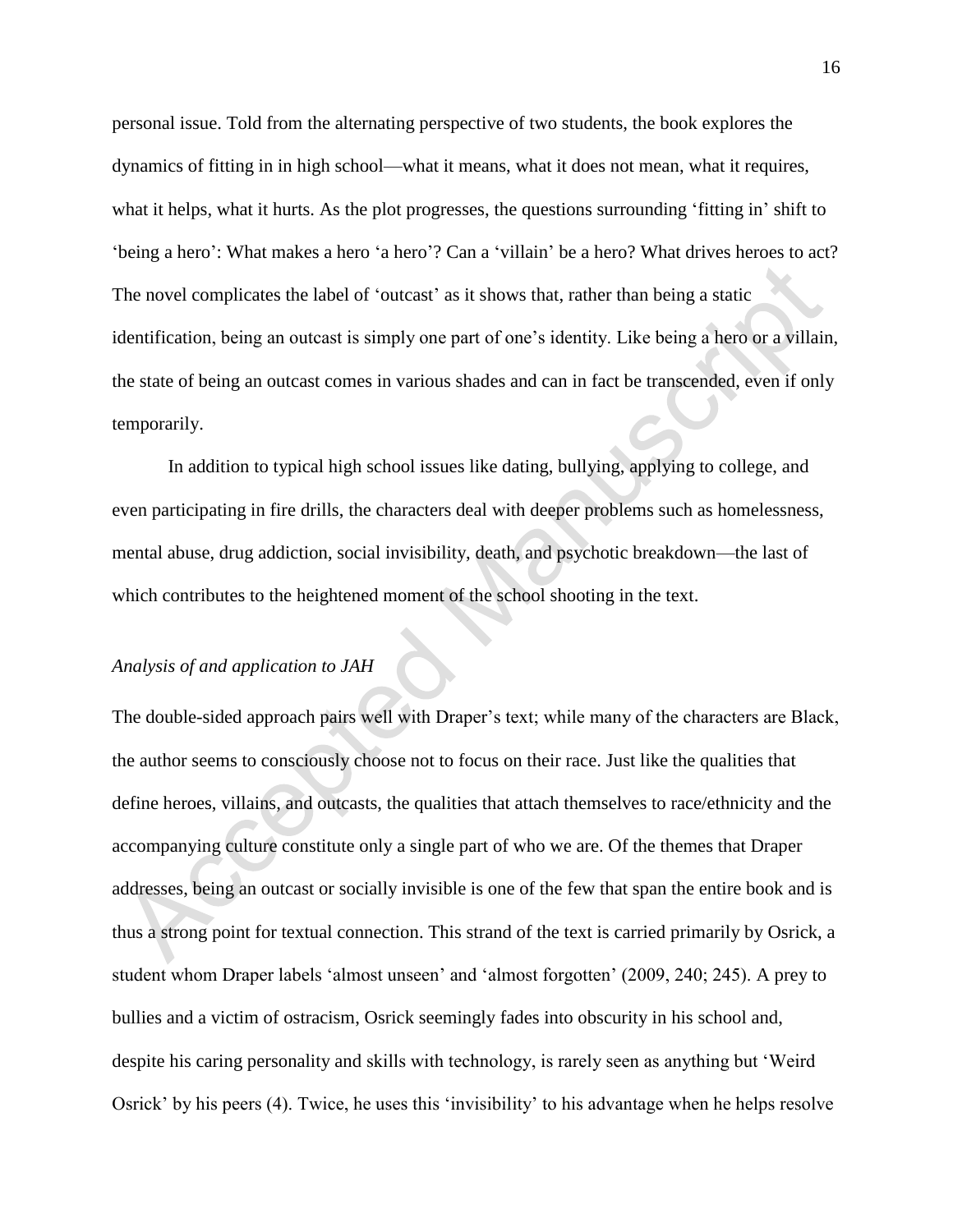serious issues in the school.

Bridging to another text, a teacher could bring in Ralph Ellison's (1952) *Invisible Man*, especially its prologue and epilogue. A psychological examination of social invisibility in terms of race*,* this novel provides a more developed perspective on being socially ignored:

I am invisible, understand, simply because people refuse to see me….When they approach me they see only my surroundings, themselves, or figments of their imagination—indeed, everything and anything except me….I am not complaining, nor am I protesting either. It is sometimes advantageous to be unseen, although it is most often rather wearing on the nerves. (Ellison 1952, 3)

Thus, both the Invisible Man and Draper's Osrick find ways to take advantage of their invisibility. Likewise, the two eventually cease feeling powerless and begin taking hold of their circumstances, as Ellison's epilogue summarizes—seemingly for both characters:

And my problem was that I always tried to go in everyone's way but my own. I have also been called one thing and then another while no one really wished to hear what I called myself. So after years of trying to adopt the opinions of others I finally rebelled. (433)

Briefly, on the theme of being/becoming a hero, I provide two textual connections. Eudora Welty's (1941) 'A Worn Path' focuses on Phoenix Jackson, an elderly Black woman who is anything but ordinary. Along her trek through the woods to gather medicine for her grandson, she faces numerous obstacles that try to hinder her progress, yet the unlikely hero that she is, Phoenix rises (pun intended) to every occasion and succeeds at these feats of strength, determination, finesse, and wit. Another tale of heroes, *Beowulf* is Draper's choice for a return to the play-within-a-play device. As the reading selection for her characters' senior English classroom, the epic poem serves as a backdrop for her narrative, questioning and problematizing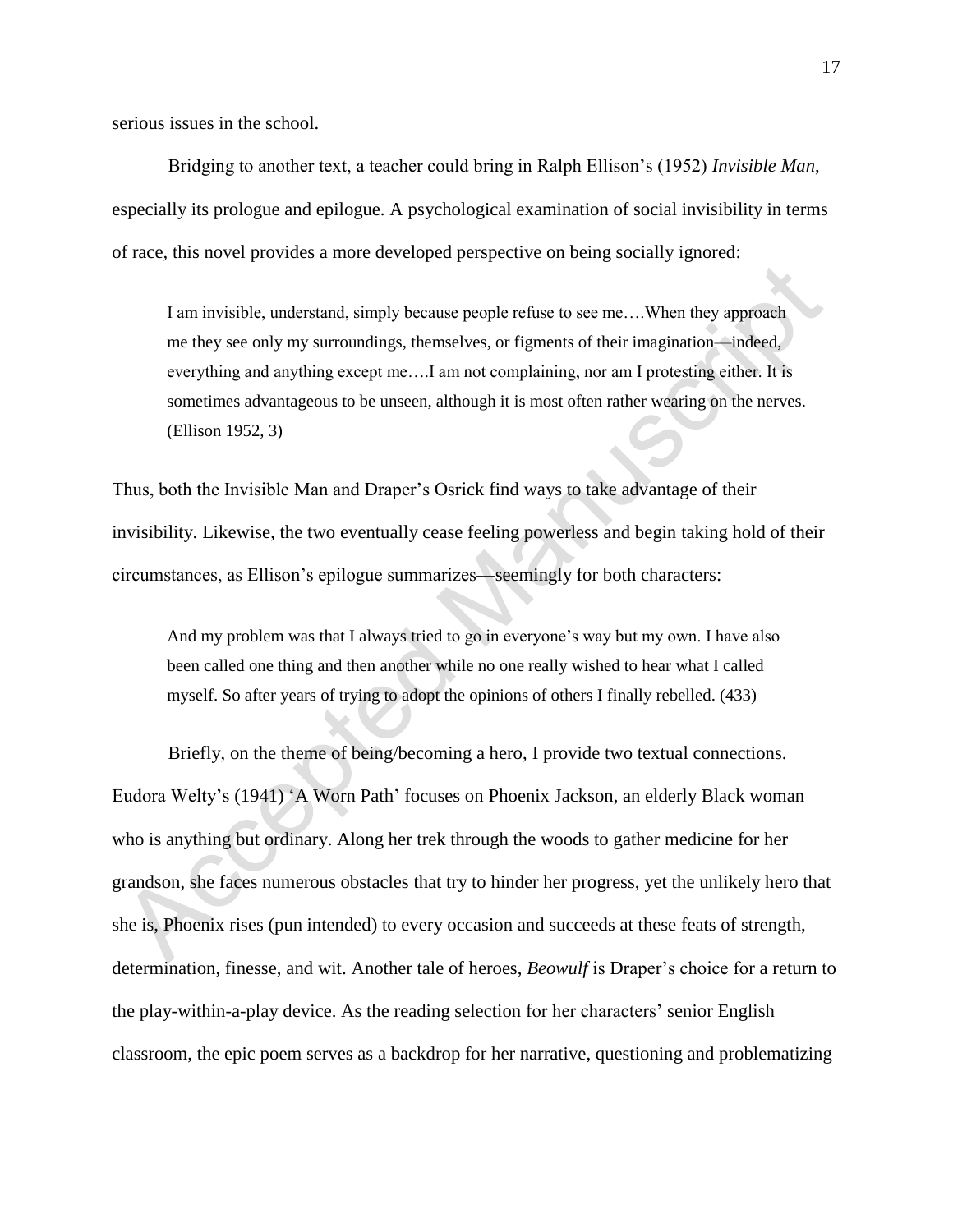the inherent qualities of a hero. Because of Draper's clever usage of this ancient tale, a pairing of *Beowulf* and *Just Another Hero* is a logical pedagogical practice.

#### *Native Son (NS)*

Due to the novel's treatment of the Black experience, Richard Wright's (1966) *Native Son*, initially published in 1940, propelled the author to the forefront of Black writing. According to Tyson (2015), 'he believed that the harsh, inescapable realities of racist oppression should be represented in straightforward, stark language in order to convey as powerfully as possible the evils of racism and the depth of black suffering' (370). Thus, *Native Son* is a reflection of this attitude.

#### *Brief synopsis of NS*

In the novel, Bigger Thomas, an angry twenty-year-old from a poor Black family, accepts a job as a chauffeur with a rich White family. After a night of driving Mary, the daughter, and her Communist boyfriend around town, Bigger inadvertently smothers drunken Mary out of fear of being caught in her bedroom after carrying her there. After burning the body, he tries to blame Mary's disappearance on the boyfriend but is discovered when reporters find remnants of bone in the ashes of the furnace. Following his murdering of his girlfriend and a three-day period on the run, he is captured by the police. He is subsequently charged with the rape and murder of Mary—though he is innocent of the former—and is sentenced to death despite the efforts of his sympathetic lawyer.

#### *Analysis of and application to NS*

Aligning with one argument of this article, Baldwin (2012) cited Wright's novel as 'a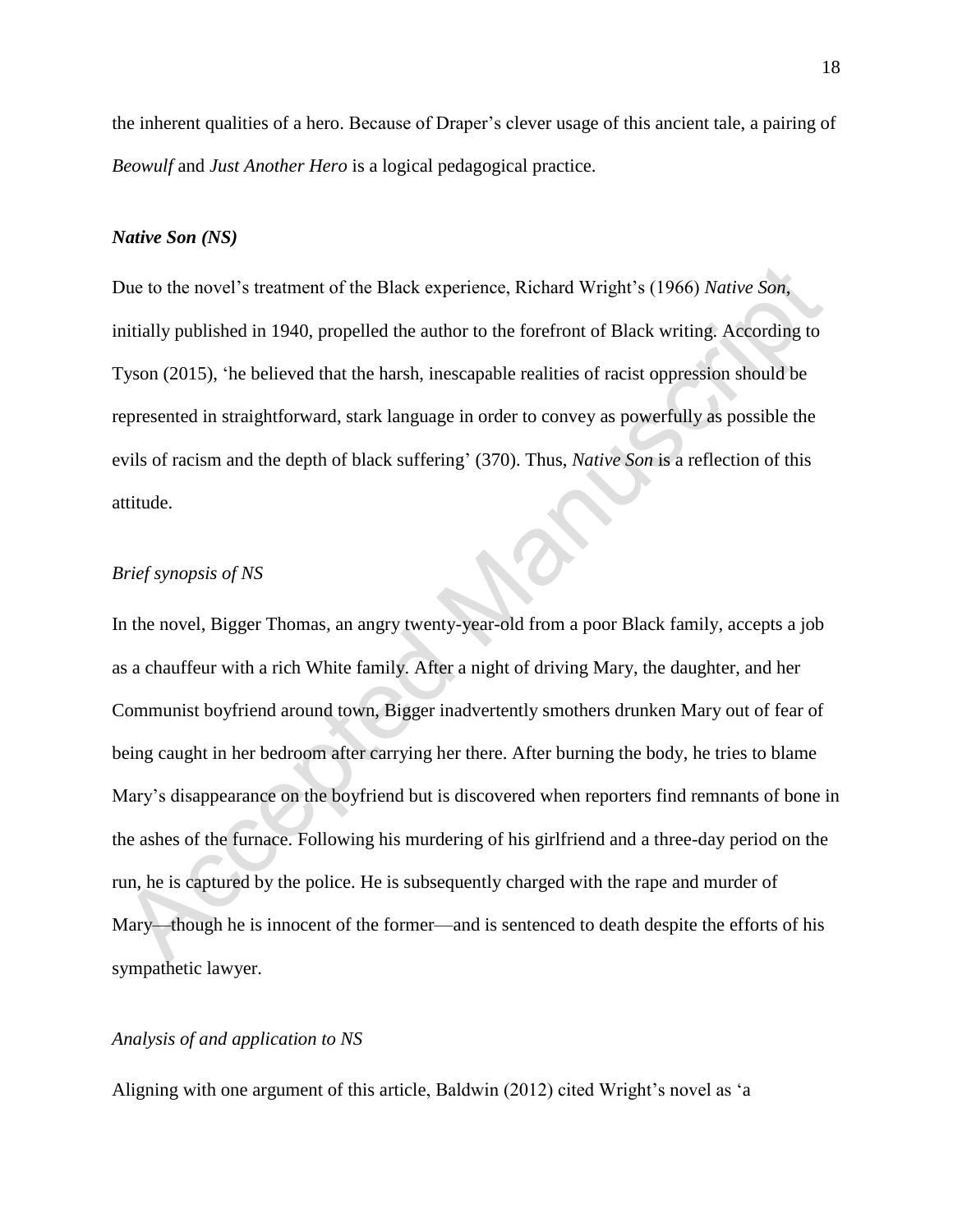continuation, a complement of that monstrous legend it was written to destroy' (22). However, apart from its dark core of racial and cultural specificity, *Native Son* contains possibilities for broader connections to be made. Within the text, one can explore such themes as freedom, control/restraint, the effects of one's environment on self, justice, cohabitation, survival, outcasts, and coping.

Let us consider the theme of cohabitation and its effect on control. Bigger's issues worsen when he occupies the world of the Daltons, a White family. Once Black and White worlds collide, certain behaviors or performances are expected from each party. Bigger's situation, however, becomes complicated when his performance expectations fuse with uncertainty. For instance, upon reaching the Dalton home for the first time, he gets enraged at not knowing for sure which door the family would expect him to use—the front or the back (Wright 1966). Mary, the Dalton daughter who does 'the unexpected every minute,' especially confuses and discomforts him (64). The unstable and conflicting expectations that Bigger encounters ultimately lead to his demise but not before temporarily freeing him from such restraints altogether.

Relating to this society-induced performance is George Orwell's (1950) 'Shooting an Elephant.' Orwell's narrator, a symbol of unwanted colonial authority in Burma, is nevertheless controlled by the crowd of natives around him. In an attempt to maintain his show of power, he is compelled to kill a now-peaceful elephant that temporarily has created chaos in the village, trampling one man in the process. Similar to Wright's novel, this short story explores the presence of performance in society and calls into question who decides on and ascribes these roles. Is the narrator, like Bigger, both the subject and the subjected (Althusser 2001)?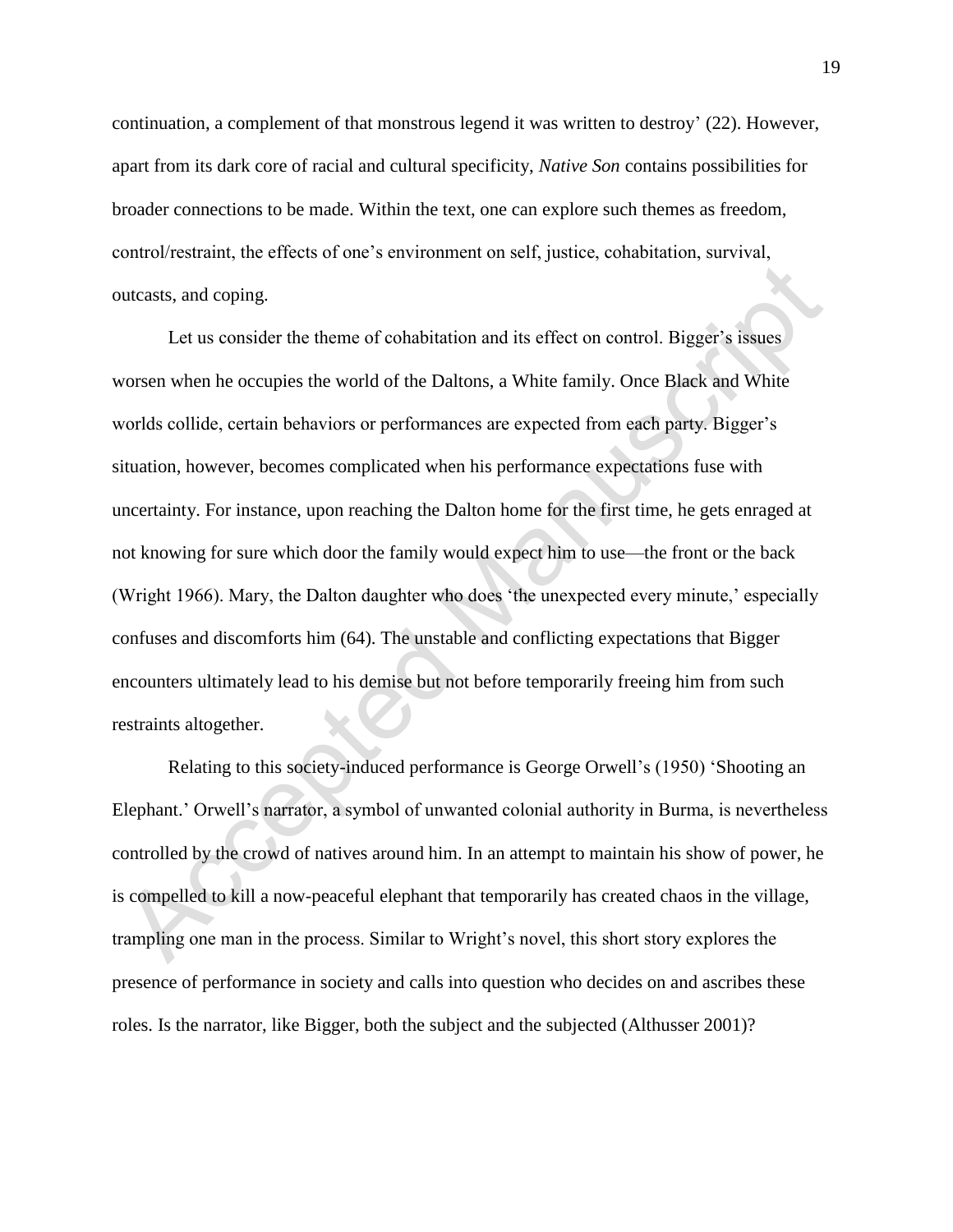As seen in the following passage from Orwell, when two opposing groups occupy the same space, who performs and why?

Here was I, the white man with his gun, standing in front of the unarmed native crowd seemingly the leading actor of the piece; but in reality I was only an absurd puppet pushed to and fro by the will of those yellow faces behind….For it is the condition of [the tyrant's] rule that he shall spend his life in trying to impress the 'natives,' and so in every crisis he has got to do what the 'natives' expect of him. He wears a mask, and his face grows to fit it. (Orwell 1950, 8)

Briefly, an additional text connecting to *Native Son* is another staple of the secondary school English classroom, Arthur Miller's (1953) *The Crucible* (Stallworth, Gibbons, and Fauber 2006). In the play, innocent lives are lost or disrupted as a network of lies—false accusations of witchcraft—spread throughout the town of Salem. Focusing on the theme of self-preservation, like Wright's *Native Son*, both texts concern themselves with the questions, 'What acts are necessary to preserve oneself?' and, more importantly, 'What *is* the self that one even tries to preserve?'

#### **Conclusion**

Throughout this article, I argued for universality among texts. However, my examples explored links only between Black texts and White texts. To some readers, these narrow linkages may then suggest that in order to be *universal*, a non-White text must connect to a White text. This, most certainly, is not my intended argument; yet, since my purpose is to establish a secure classroom existence for Black and other under-represented texts, it makes sense to build connections to the texts that are already secure in the US English classroom, i.e., texts of the Eurocentric canon.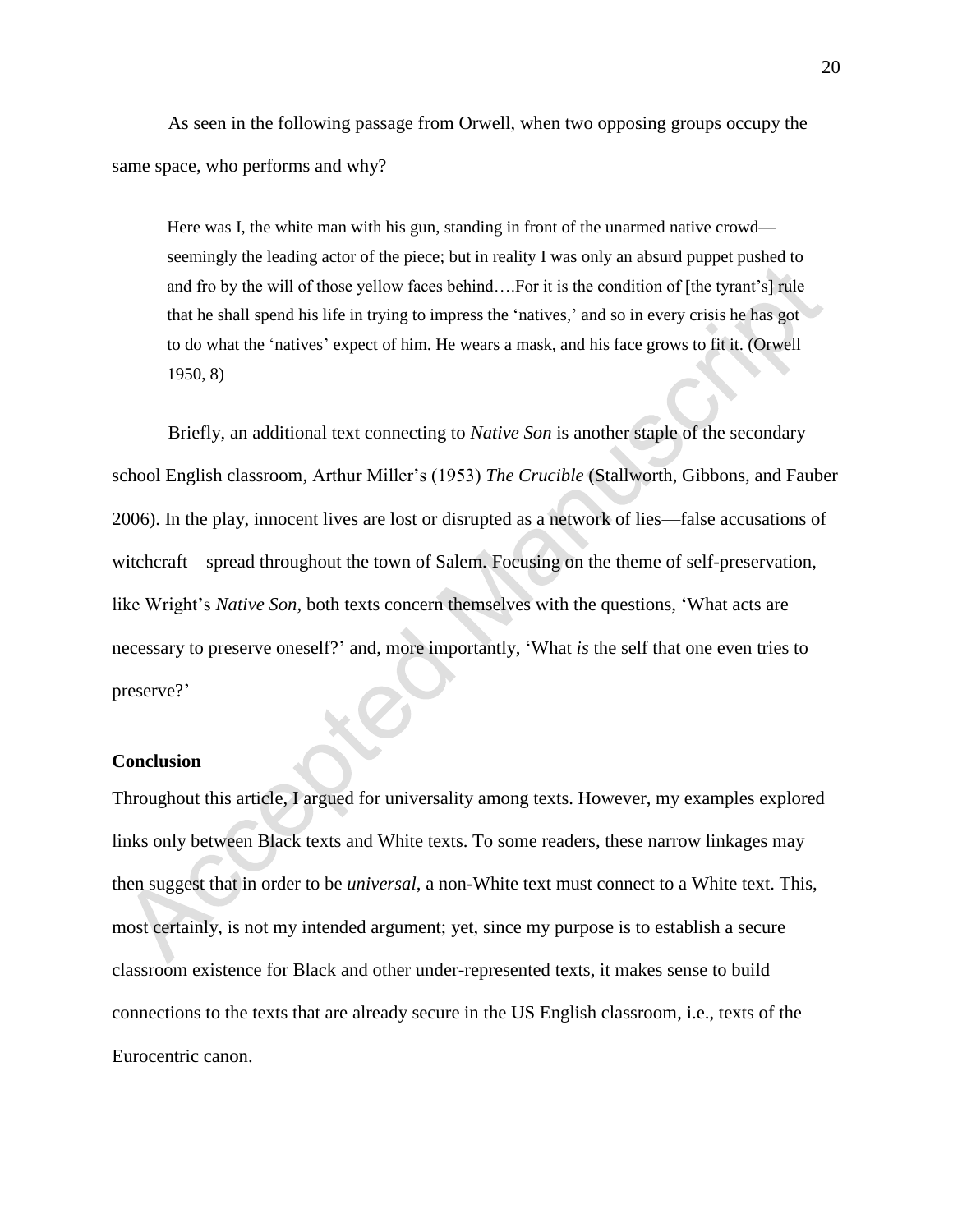I must also acknowledge that Black literature serves as a gateway to the incorporation of other under-represented texts. Much like Black literature, the texts of Asian, Native American, Hispanic, and Latin@ cultures often find themselves confined to racial/cultural contexts: Asian talk for Asian texts, Latin@ talk for Latin@ texts, and so on. Thus, the double-faced approach is for more than Black literature. It is for all literature, for it seems that now more than ever we need to realize that we are simultaneously similar and different—a complex dichotomy that makes each voice worthy of being heard. Despite our beliefs, the classroom in general is not okay; education is not okay. When students enter classrooms that serve to promote half-truths as truths, present a dated curriculum, and ignore the role of power in allowing or denying the presence of certain faces and stories, then the state of education is absolutely not okay. We must challenge the norm and provide spaces for the unheard voices and unseen faces.

The double-face approach, therefore, offers a solution to the disproportionate representation in classroom literature. With one leg in the historical enterprise of cultural survival and the other leg in the equally historical striving for colorblind equality, this approach necessarily extends the scope of literature of racial minorities. The two interdependent strands of the approach are equally important. Contrary to followers of the Voiced Approach, it is not enough to focus on the experiences, history, words, or cultural practices that make us different. Likewise, contrary to followers of the Silent Approach, it is not enough to turn a colorblind eye to race for the purpose of highlighting only what we as humans share: love, pain, laughter, determination. Only together do these two strands contribute to revealing more accurate stories; and collectively, these stories weaken the unquestioned authority of the single story. Thus, beginning with Black literature, an educator has the power to change the curricular infrastructure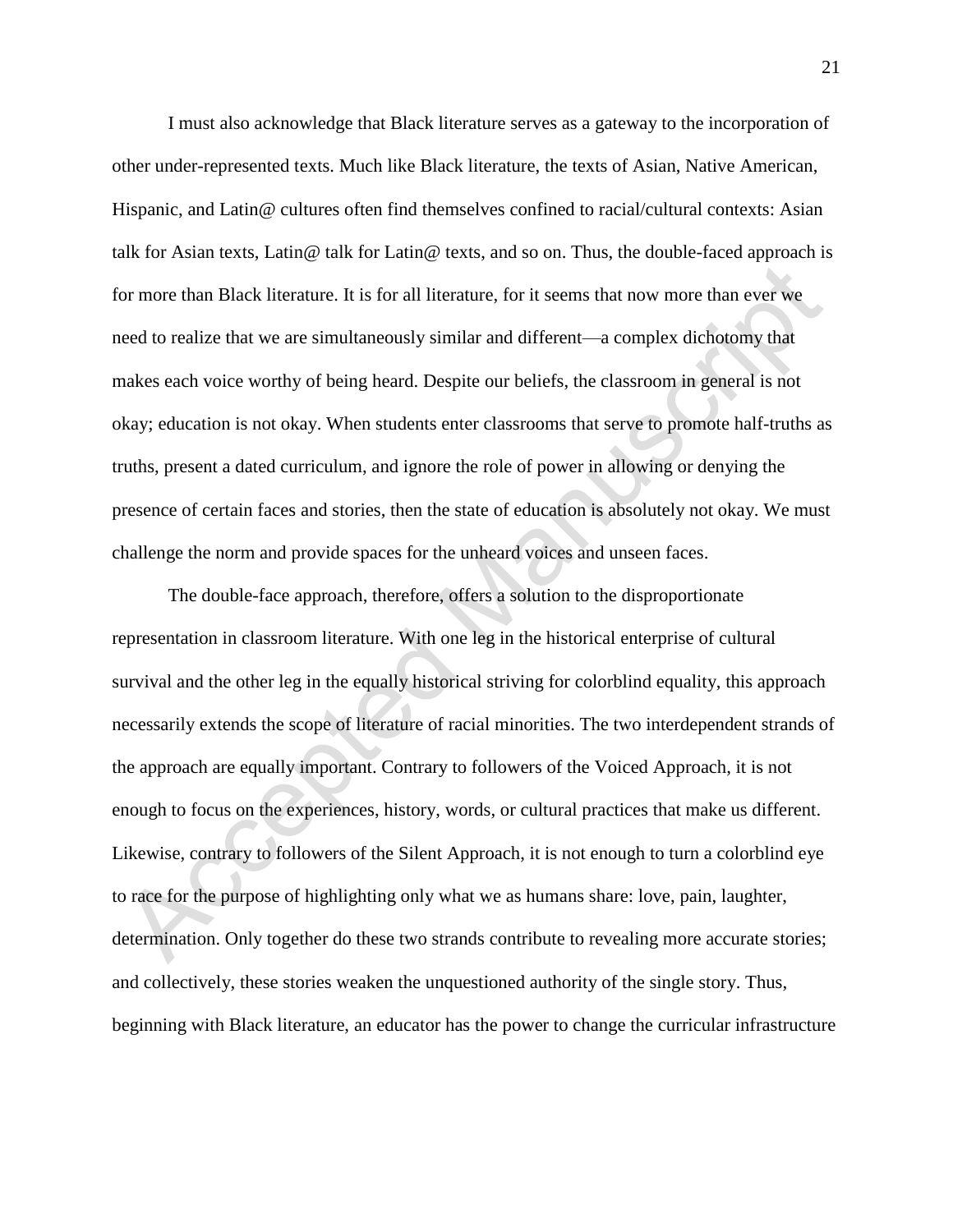and, subsequently, the minds of the students as they are encouraged to see themselves and others as complex beings, for which one solitary, "representative" story is insufficient, if not laughable.

CONSIDERATION

CON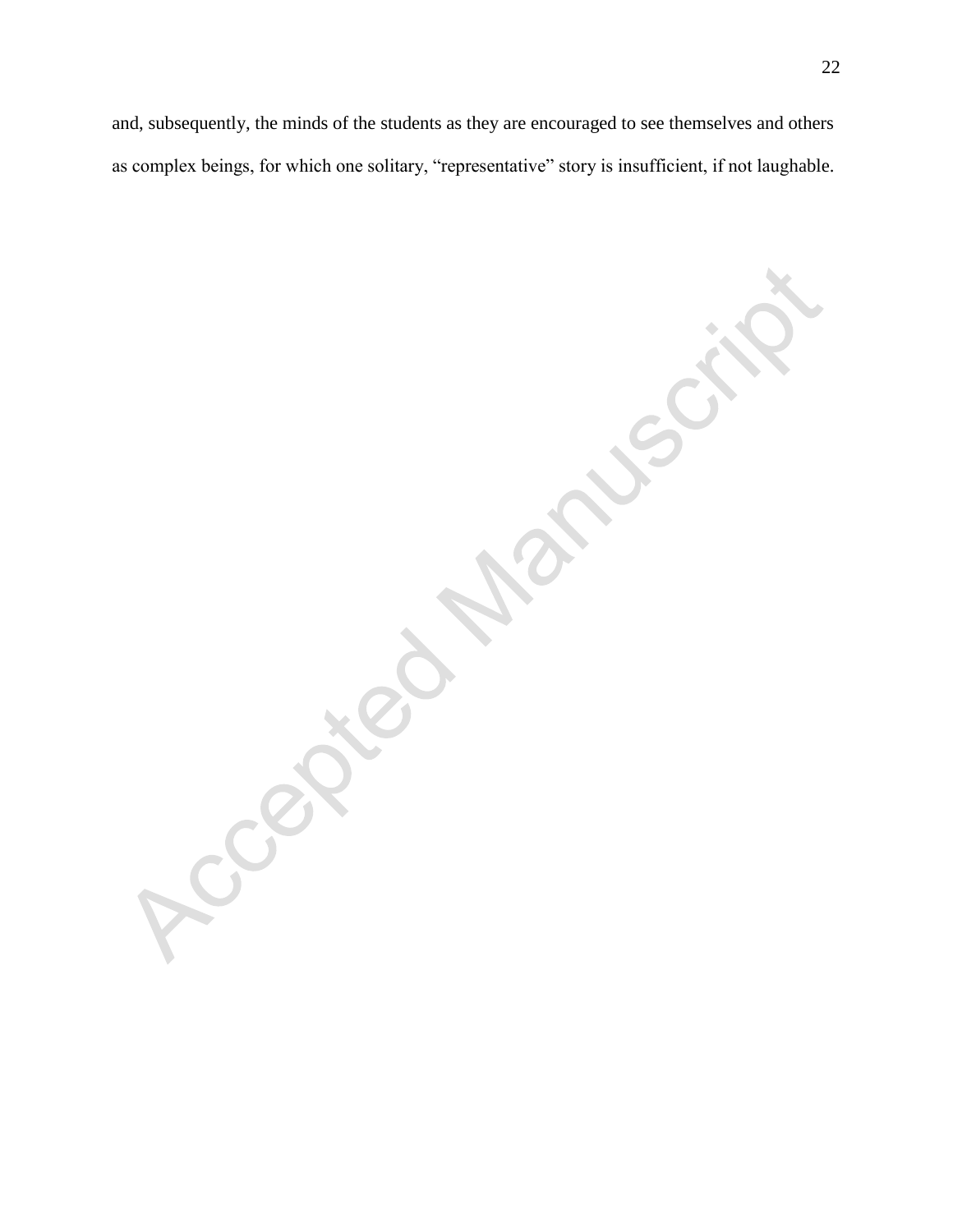References

- Adichie, Chimamanda Ngozi. 2009. "The Danger of a Single Story" (video). Filmed July 2009. TED video, 18:49. http://www.ted.com/talks/chimamanda\_adichie\_the\_danger\_ of\_a\_single\_story.
- Alexander, Michelle. 2012. *The New Jim Crow: Mass Incarceration in the Age of Colorblindness*. New York: The New Press.
- Althusser, Louis. 2001. *Lenin and Philosophy and Other Essays*. New York: Monthly Review Press.
- American Library Association. 2015. "The Coretta Scott King Book Awards." ALA.org. http://www.ala.org/emiert/cskbookawards.
- Baldwin, James. 2012. *Notes of a Native Son*. Boston: Beacon Press.
- Brooks, Wanda M., and Jonda C. McNair. 2015. "Expanding the Canon: Classic African American Young Adult Literature." *ALAN Review* 42(2): 15-23.
- Brown, Anthony, Julian Vasquez Heilig, and Keffrelyn Brown. 2013 "From Segregated, to Integrated, to Narrowed Knowledge: Curriculum Revision for African Americans, from Pre-Brown to the Present." In *The Resegregation of Schools: Education and Race in the Twenty-First Century*, edited by Jamel K. Donnor and Adrienne D. Dixson, 27-43. New York: Routledge.
- Carr, John C. 1972. "My Brother's Keeper: A View of Blacks in Secondary-School Literature Anthologies." In *Black Image: Education Copes with Color*, edited by Jean Dresden Grambs and John Charles Carr, 122-137. Dubuque: Wm. C. Brown Company.
- Chambers, Ross. 1997. "The Unexamined." In *Whiteness: A Critical Reader*, edited by Mike Hill, 187-203. New York: New York University Press.
- Defoe, Daniel. 2003. *A Journal of the Plague Year*. London: Penguin.
- Delgado, Richard. 1993. "On Telling Stories in School: A Reply to Farber and Sherry." *Vanderbilt Law Review* 46(3): 665-676.
- Delgado, Richard, and Jean Stefancic. 2012. *Critical Race Theory: An Introduction*. New York: New York University Press.
- Dohrer, Timothy A. 1998. "A Textbook for Everyone: Balancing Canons and Culture in English Textbooks." In *Unauthorized Methods: Strategies for Critical teaching*, edited by Joe L. Kincheloe and Shirley R. Steinberg, 95-121. New York: Routledge.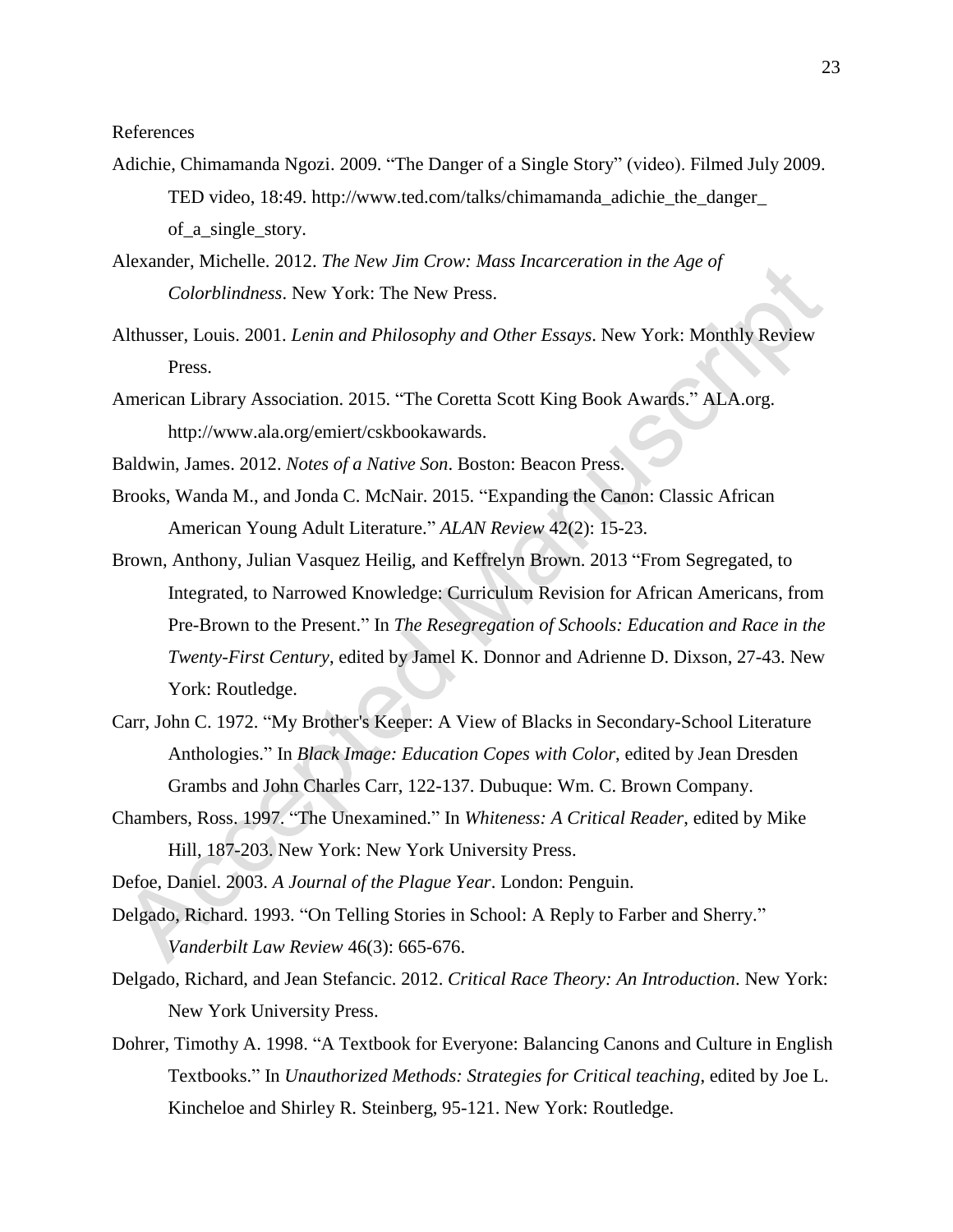- Draper, Sharon. 2016. "*Just Another Hero*: Intro, Summary, and General Questions." SharonDraper.com. http://sharondraper.com/bookdetail.asp?id=25
- Draper, Sharon M. 2009. *Just Another Hero*. New York: Atheneum Books.
- DuBois, W.E.B. 2009. *The Souls of Black Folk*. New York: Paperback Classics.
- Ellison, Ralph. 1952. *Invisible Man*. New York: Random House.
- Equiano, Olaudah. 1969*. The Life of Olaudah Equiano, or Gustavus Vassa the African*. New York: Negro UP.
- Hughes, Langston. 1926. "The Negro Artist and the Racial Mountain." *Nation* 122(3181): 692- 694.
- Hughes-Hassell, Sandra. 2013. "Multicultural Young Adult Literature as a Form of Counter-Storytelling." *Library Quarterly* 83(3): 212-228.
- Jarrett, Gene Andrew, ed. 2006. *African American Literature Beyond Race: An Alternative Reader*. New York: New York University Press.
- Johnson, Angela. 2003. *The First Part Last*. New York: Simon & Schuster.
- Ladson-Billings, Gloria and Tate, William F., IV. 1995. "Toward a Critical Race Theory of Education." *Teachers College Record* 97(1): 47-68.
- Miller, Arthur. 1953. *The Crucible: A Play in Four Acts*. New York: Viking Press.
- Morrison, Toni. 1992. *Playing in the Dark*. Cambridge: Harvard University Press.
- Orwell, George. 1950. *Shooting an Elephant and Other Essays*. New York: Harcourt, Brace & Company.
- Solórzano, Daniel G., and Tara J. Yosso. 2002. "Critical Race Methodology: Counter-Storytelling as an Analytical Framework for Education Research." *Qualitative Inquiry*  8(1): 23-44.
- Spivak, Gayatri Chakravorty. 1990. *The Post-Colonial Critic: Interviews, Strategies, Dialogues*, edited by Sarah Harasym. New York: Routledge.
- Spivak, Gayatri Chakravorty. 1993. *Outside in the Teaching Machine*. New York: Routledge.
- Stallworth, B. Joyce, Louel Gibbons, and Leigh Fauber. 2006. "It's Not on the List: An Exploration of Teachers' Perspectives on Using Multicultural Literature." *Journal of Adolescent and Adult Literacy* 49(6): 478-489.

Tyson, Lois. 2015. *Critical Theory Today*. London: Routledge.

Wells, H.G. 1966. *Complete Short Stories of H.G. Wells*. London: Ernest Benn Limited.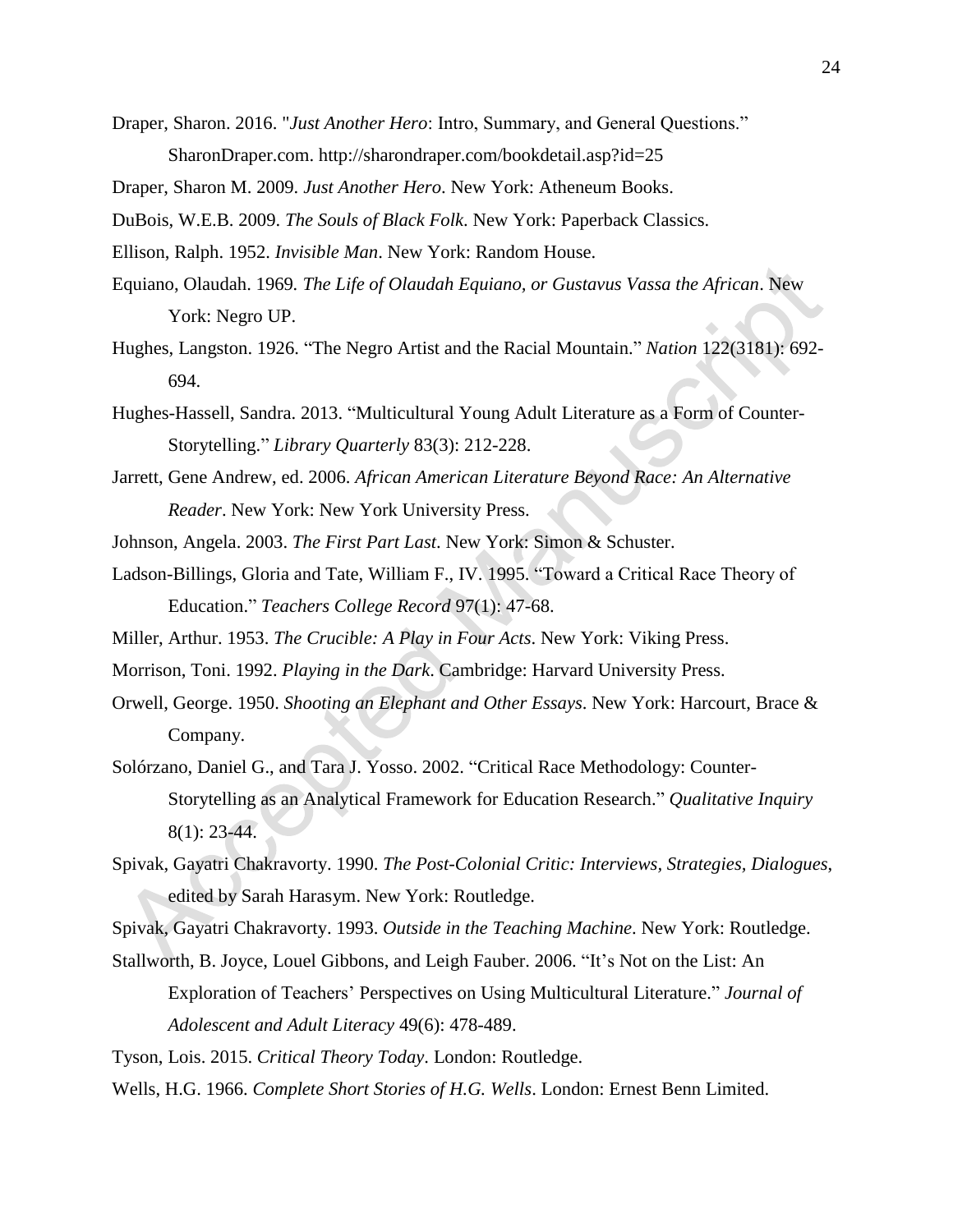Welty, Eudora. 1941. *Selected stories of Eudora Welty*. New York: Modern Library. Wright, Richard. 1966. *Native Son*. New York: Harper & Row.

C.Com CON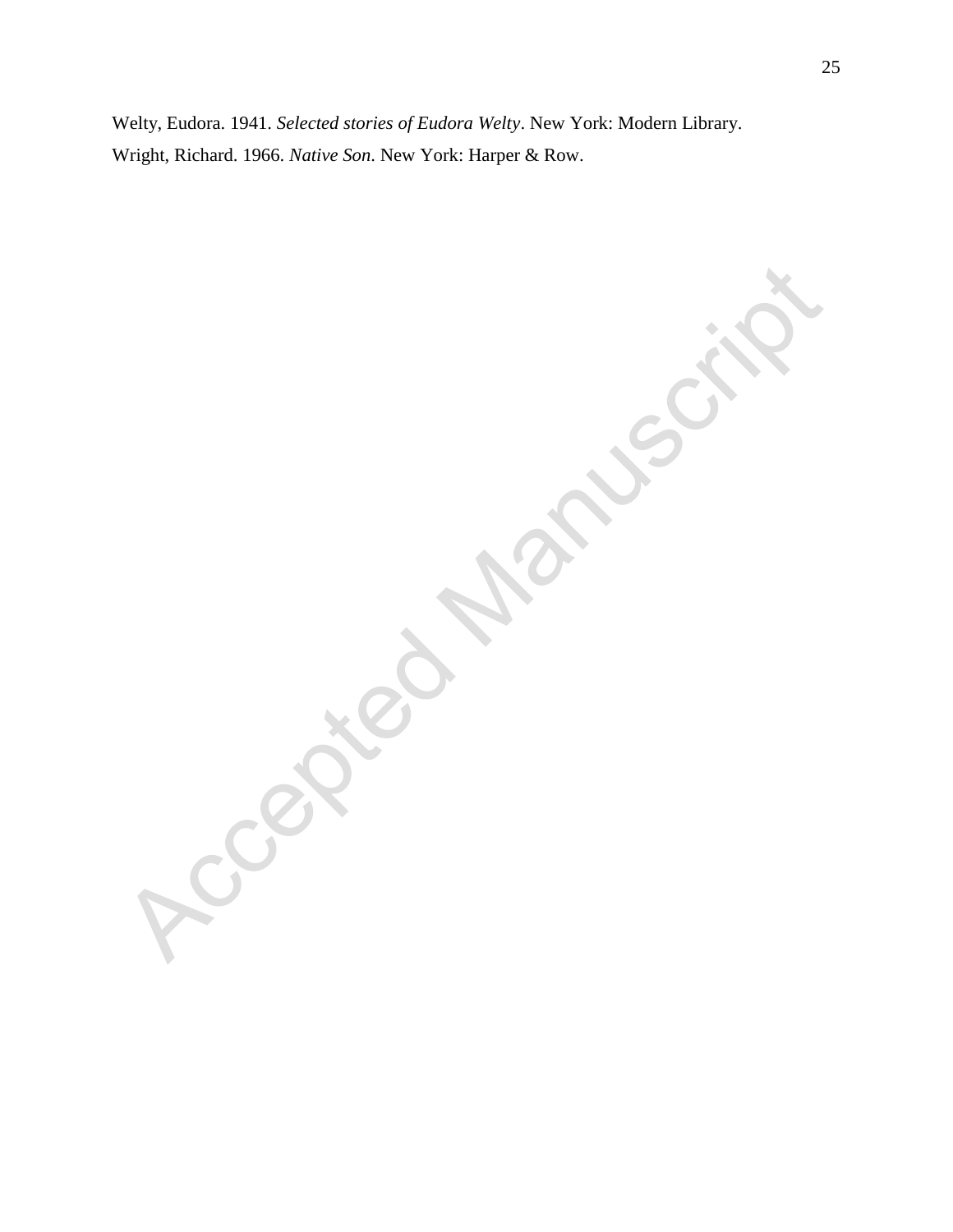|                            |         | <b>Culturally specific</b>      |             |                                      |                |
|----------------------------|---------|---------------------------------|-------------|--------------------------------------|----------------|
| <b>Focal text</b>          |         | connections                     |             | <b>Expanded, general connections</b> |                |
| <b>Title</b>               | Genre   | <b>Title</b>                    | Genre       | <b>Title</b>                         | Genre          |
| 'Bloodchild'               |         | Kindred (Octavia<br>Butler)     | Novel       | American Born<br>Chinese (Gene Luen  | YA<br>novel    |
| (Octavia                   | Short   |                                 |             | Yang)                                |                |
| <b>Butler 2006)</b>        | story   | 'The Space<br>Traders' (Derrick | Short story | 'Harrison Bergeron'                  | Short          |
|                            |         | Bell)                           |             | (Kurt Vonnegut)                      | story          |
| 'The                       |         | Beloved (Toni                   | Novel       | 'Annabel Lee' (Edgar                 | Poem           |
| Haunted                    |         | Morrison)                       |             | Allan Poe)                           |                |
| Oak' (Paul                 | Poem    | To Kill a                       |             | 'Young Goodman                       |                |
| Laurence                   |         | Mockingbird                     | YA novel    | Brown' (Nathaniel                    | Short<br>story |
| Dunbar<br>1913)            |         | (Harper Lee)                    |             | Hawthorne)                           |                |
|                            |         | Civil Rights video              | Video,      | The Adventures of                    | YA             |
| March: Book                |         | footage                         | nonfiction  | Huckleberry Finn<br>(Mark Twain)     | novel          |
| One (Lewis,                | Graphic | 'Letter from a                  |             |                                      |                |
| Aydin, and<br>Powell 2013) | novel   | Birmingham Jail'                | Letter,     | 'The Lottery' (Shirley)              | Short          |
|                            |         | (Martin Luther                  | nonfiction  | Jackson)                             | story          |
|                            |         | King, Jr.)                      |             |                                      |                |

| Table 1. Double-faced Literary Connections |  |  |
|--------------------------------------------|--|--|
|--------------------------------------------|--|--|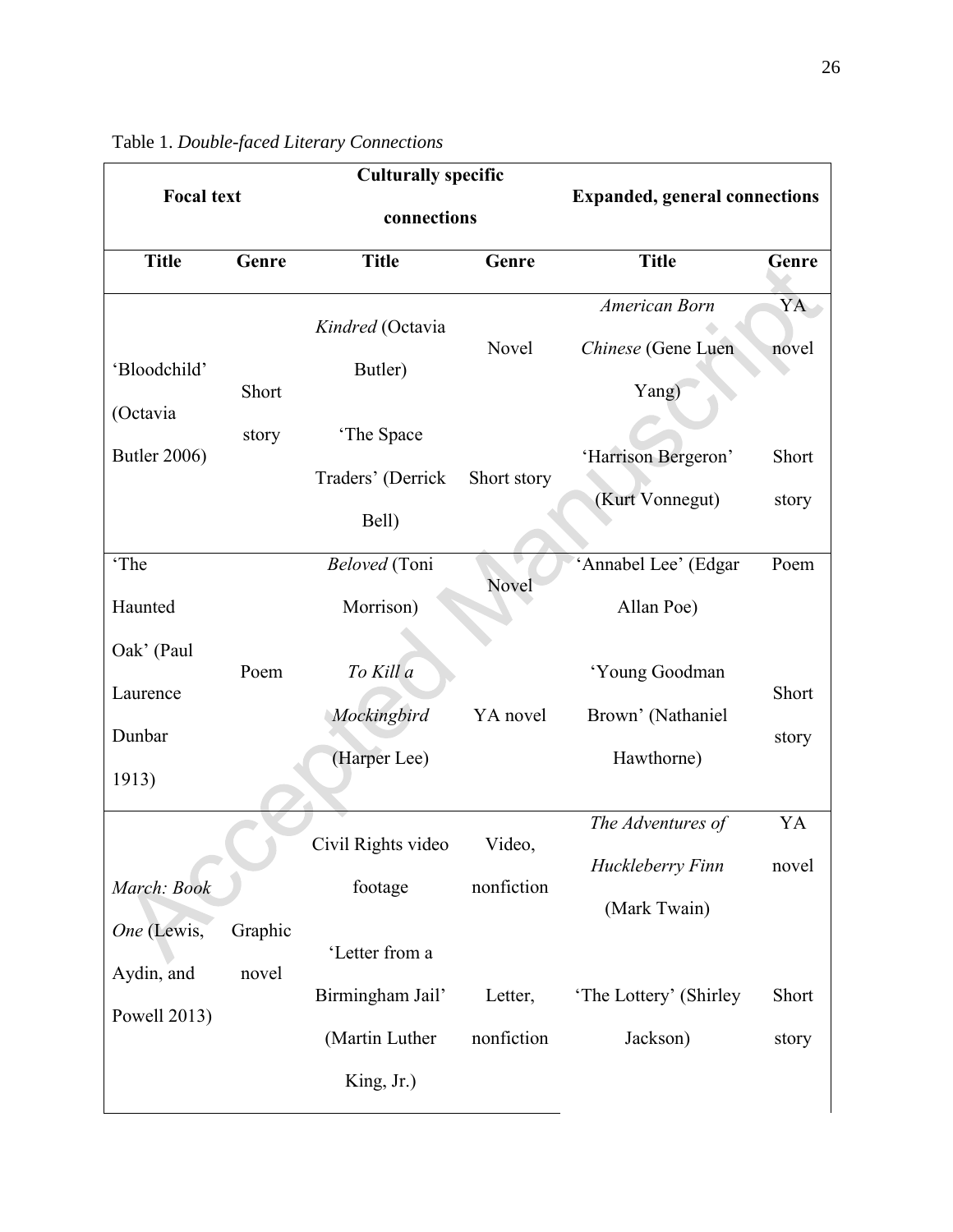| The Other           |         |                   |             | The House on Mango     |         |
|---------------------|---------|-------------------|-------------|------------------------|---------|
| Side: Shorter       |         | 'Everyday Use'    | Short story | Street (Sandra         | Novella |
| Poems               | Poetry  | (Alice Walker)    |             | Cisneros)              |         |
| (Angela             |         | 'Flounder'        |             | 'Those Winter          |         |
| Johnson             |         | (Natasha          | Poem        | Sundays' (Robert       | Poem    |
| 1998)               |         | Trethewey)        |             | Hayden)                |         |
|                     |         | Invisible Man     |             | <b>Beowulf</b>         | Epic    |
| <b>Pitch Black</b>  |         | (Ralph Ellison)   | Novel       |                        | poem    |
| (Landowne           | Graphic | 'The Fiery End of |             |                        |         |
| and Horton          | novel   | a Life Lived      | <b>News</b> | 'The Ones who Walk     | Short   |
|                     |         | beneath the       |             | Away from Omelas'      |         |
| 2008)               |         | City'(Christine   | article     | (Ursula K. Le Guin)    | story   |
|                     |         | Haughney)         |             |                        |         |
| Sweet               |         | Mama Day (Gloria  | Novel       | 'The Door in the Wall' | Short   |
| Whispers,           |         | Naylor)           |             | (H.G. Wells)           | story   |
| <b>Brother Rush</b> | YA      |                   |             |                        |         |
| (Virginia           | novel   | 'The Rockpile'    | Short story | Hamlet (William        | Play    |
| Hamilton            |         | (James Baldwin)   |             | Shakespeare)           |         |
| 1982)               |         |                   |             |                        |         |
| Tutored             |         | Chapter 1 of The  |             |                        |         |
| (Allison            | YA      | Souls of Black    | <b>Book</b> | 'Flight' (John         | Short   |
| Whittenberg         | novel   | Folk (W.E.B. Du   | excerpt     | Steinbeck)             | story   |
| 2010)               |         | Bois)             |             |                        |         |